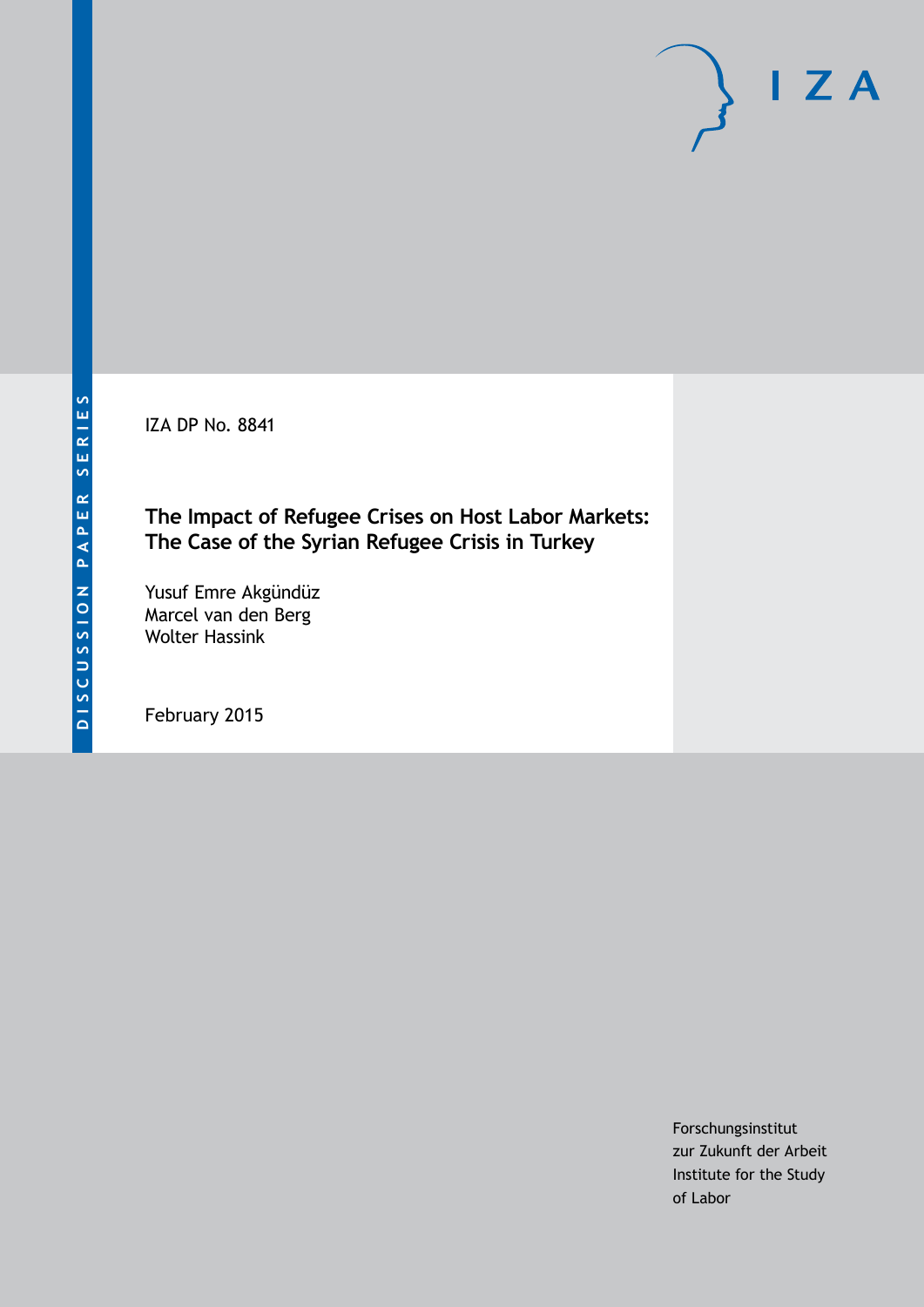# **The Impact of Refugee Crises on Host Labor Markets: The Case of the Syrian Refugee Crisis in Turkey**

## **Yusuf Emre Akgündüz**

*Utrecht University*

#### **Marcel van den Berg**

*Statistics Netherlands*

#### **Wolter Hassink**

*Utrecht University and IZA*

### Discussion Paper No. 8841 February 2015

IZA

P.O. Box 7240 53072 Bonn **Germany** 

Phone: +49-228-3894-0 Fax: +49-228-3894-180 E-mail: [iza@iza.org](mailto:iza@iza.org)

Any opinions expressed here are those of the author(s) and not those of IZA. Research published in this series may include views on policy, but the institute itself takes no institutional policy positions. The IZA research network is committed to the IZA Guiding Principles of Research Integrity.

The Institute for the Study of Labor (IZA) in Bonn is a local and virtual international research center and a place of communication between science, politics and business. IZA is an independent nonprofit organization supported by Deutsche Post Foundation. The center is associated with the University of Bonn and offers a stimulating research environment through its international network, workshops and conferences, data service, project support, research visits and doctoral program. IZA engages in (i) original and internationally competitive research in all fields of labor economics, (ii) development of policy concepts, and (iii) dissemination of research results and concepts to the interested public.

<span id="page-1-0"></span>IZA Discussion Papers often represent preliminary work and are circulated to encourage discussion. Citation of such a paper should account for its provisional character. A revised version may be available directly from the author.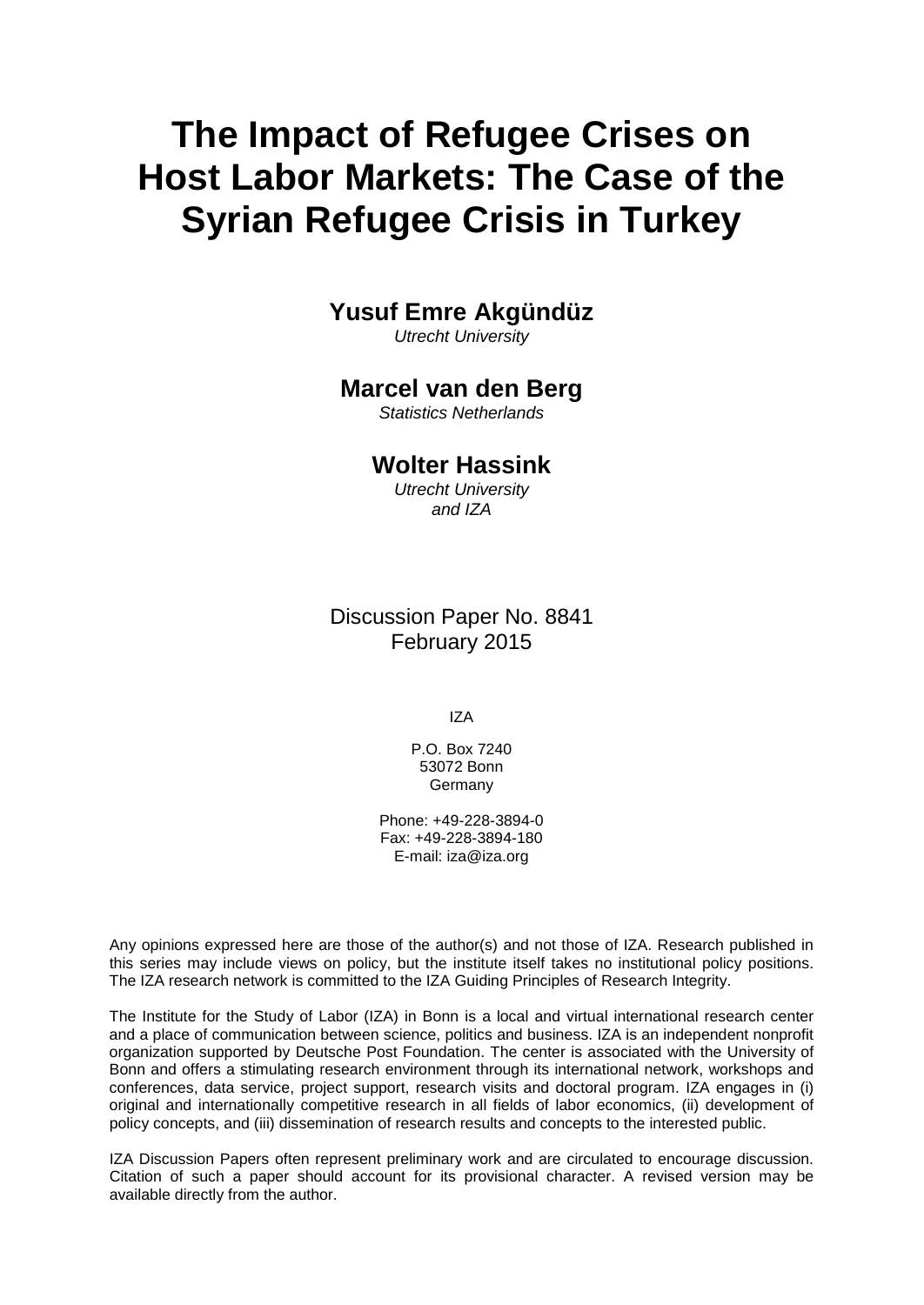IZA Discussion Paper No. 8841 February 2015

## **ABSTRACT**

## **The Impact of Refugee Crises on Host Labor Markets: The Case of the Syrian Refugee Crisis in Turkey[\\*](#page-1-0)**

The civil war in Syria has culminated into major refugee crises in its neighboring countries. By the end of 2013 more than half a million people were seeking shelter in cities and refugee camps in Turkey. We analyze how the Syrian refugee influx in Turkey has affected food and housing prices, employment rates and internal migration patterns in regions of Turkey where refugees are being accommodated. Refugee camps are geographically concentrated near the Syrian border, which enables us to employ the rest of regional Turkey as control group with a difference-in-difference approach to analyze the impact on local economies. Our findings suggest that housing and to a lesser degree food prices increased, but employment rates of natives in various skill groups are largely unaffected. Incumbent natives appear to be staying put considering the limited migration out of the region, but there is a significant decline in internal migration into regions hosting refugees. Nevertheless, the decline in internal in-migration is less than a tenth of the refugee influx, implying that there is little evidence of refugees crowding out natives in local labor markets.

JEL Classification: F22, J61, R23

Keywords: refugees, employment, migration, inflation, regional economy, difference-in-difference

Corresponding author:

Wolter Hassink Utrecht University Utrecht University School of Economics Kriekenpitplein 21-22 3584 EC, Utrecht The Netherlands E-mail: [w.h.j.hassink@uu.nl](mailto:w.h.j.hassink@uu.nl)

The content of this publication does not reflect the official opinion of Statistics Netherlands. Responsibility for the information and views expressed in the paper lies entirely with the authors.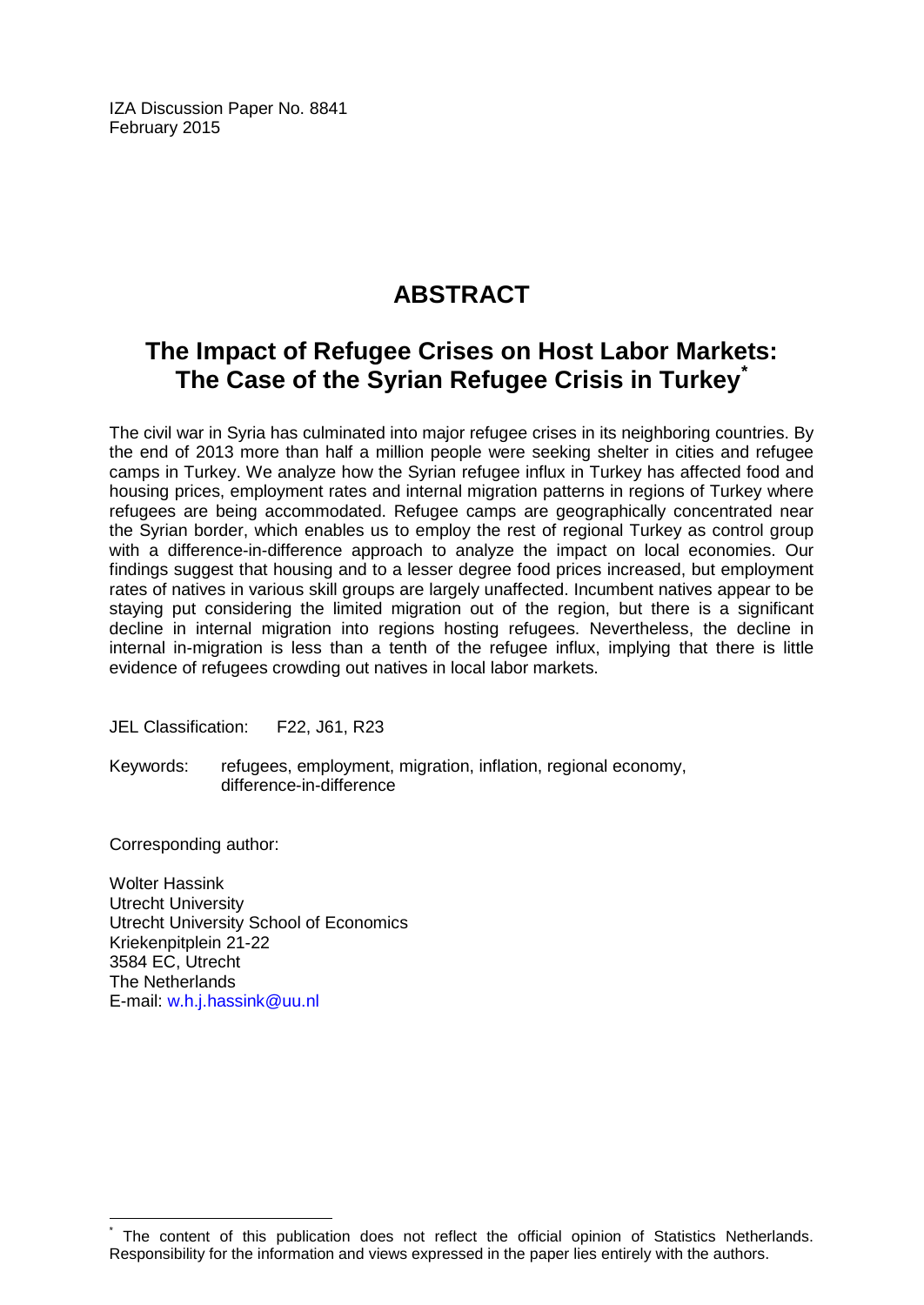## 1 Introduction

The Syrian Civil War that began in 2011 has had an enormous human cost. The casualty toll has risen to over 150,000 deaths in 2013. The United Nations puts the number of people who have fled their homes at 9 million. While 6.5 million of these refugees are internally displaced in Syria, 2.5 million have become refugees in Syria's neighboring countries: Turkey, Lebanon, Jordan and Iraq. Accommodating this many refugees, whose return dates are uncertain at best, is bound to not only put a strain on host countries' public finances, but affect local economies as well. In Turkey, refugees started arriving in May 2011. At first, numbers of arriving refugees were relatively small at about 7,600 in November 2011 according to UNCHR statistics. The situation had reached crisis proportions by the end of 2012 when the total number of registered refugees in Turkey was approximately 135,000. The flood of refugees continued and reached 500,000 by the end of 2013. Refugee crises of this extent constitute some of the sharper immigration shocks in recent history and it is crucial to understand to what extent such refugee influxes impact host countries'.

The impact of immigration on the labor market for natives has long been difficult to pin down for economists. The standard static model would suggest that migration increases supply and thus competition in the local labor market, leading to lower employment and wages of natives. However, most studies find little or no effects from immigration on the labor market position of natives [\(Dustmann, Glitz, and Frattini,](#page-22-0) [2008;](#page-22-0) [Borjas,](#page-21-0) [2013\)](#page-21-0). A number of explanations have been offered for the lack of labor market effects of immigration at the local level. One potential cause for the missing impact is suggested by [Borjas](#page-21-1) [\(2006\)](#page-21-1) who argues that immigration in a particular area leads to a lower internal migration to that area from the rest of the country, dampening the effect on employment and wages. Consequently, constructing the counterfactual for areas facing immigration is difficult since regions that could serve as control group may be at the receiving end of internal migration. Nevertheless, the size (or even the presence) of the internal migration effect is contested by [Card](#page-21-2) [\(2005\)](#page-21-2) who argues that there is little evidence of immigrants (to US) harming employment opportunities of natives. A further issue that is usually outside the scope of the literature on the labor market is the potential impact of large scale immigration on local consumer markets. A sudden shock in migration leading to higher demand and rising food, housing and other basic goods' prices, as [Alix-Garcia and Saah](#page-21-3) [\(2010\)](#page-21-3) suggests, may partly explain the lacking impact on wages. Increased prices in food and housing would in fact lower real wages for households spending a large portion of their income on basic goods, even if their nominal wages or wages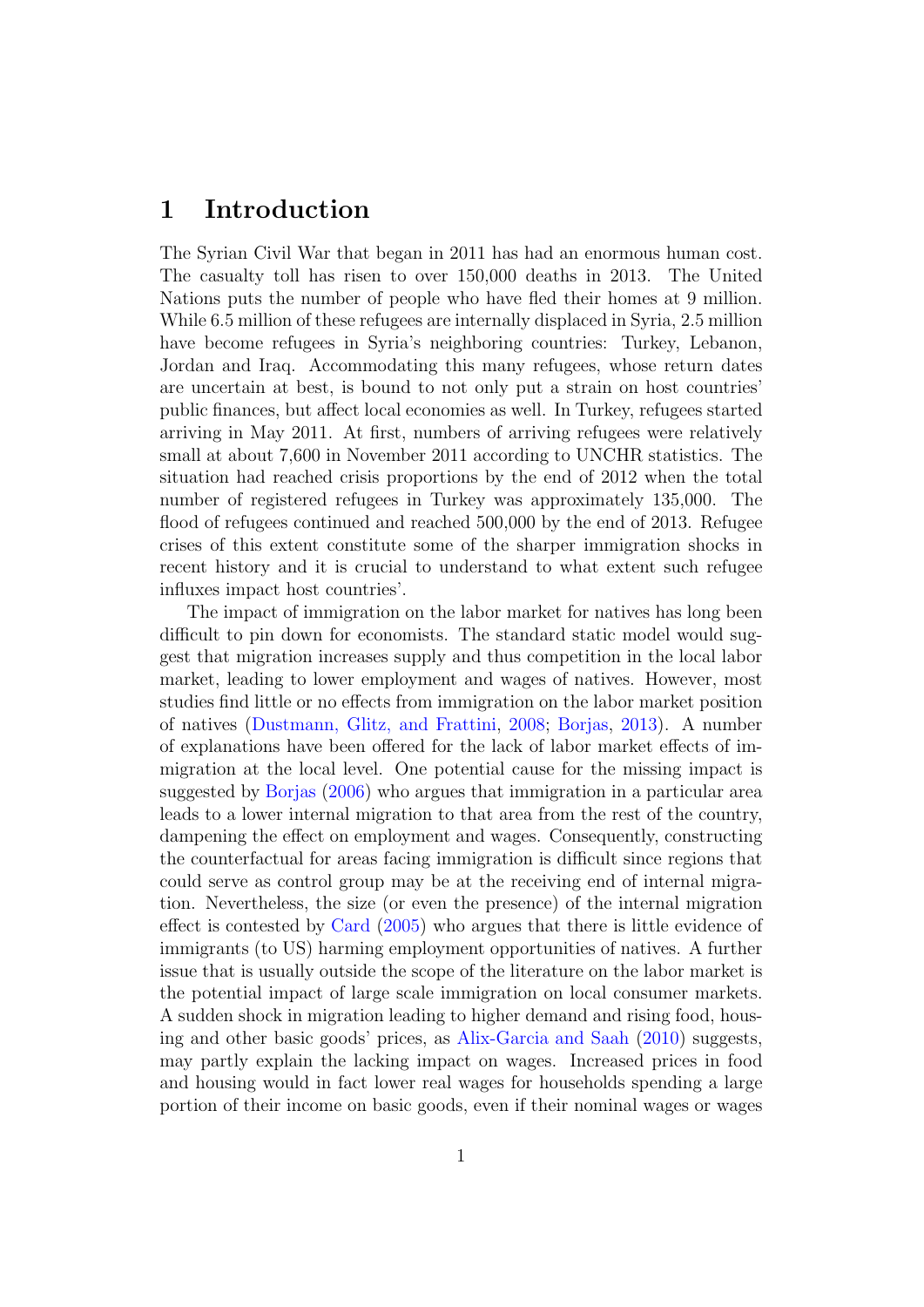adjusted for general inflation remains constant.

Studies employing quasi-experimental designs or exogenous shocks to investigate labor market outcomes are relatively few. An early study concerned the Miami boatlift in the early 1980s by [Card](#page-21-4) [\(1990\)](#page-21-4) who find little effects on wages and employment from an incoming migration wave. [Hunt](#page-23-0) [\(1992\)](#page-23-0) and [Carrington and De Lima](#page-22-1) [\(1996\)](#page-22-1) study the impact of the repatriates from the African colonies to France and Portugal respectively and find negative effects on employment and wages. A potential problem of these studies is that repatriates are able to choose to settle in areas with better economic prospects, leading to the underestimation of employment and wage effects. [Carrington and De Lima](#page-22-1) [\(1996\)](#page-22-1) employed France and Spain as control groups while studying the situation in Portugal, but the common trend assumption between countries is more difficult to hold up due to the concurrent economic downturn in Europe during the mid-1970s. A recent example of a quasi-experiment rooted in political turmoil is that of [Glitz](#page-22-2) [\(2012\)](#page-22-2) who exploits German migration regulations in 1989 to identify the effects of Germans in Eastern Europe returning to Germany. [Glitz](#page-22-2) [\(2012\)](#page-22-2) overcomes many of the problems in previous analysis by using migration regulations hinging on proximity to family members and finds small negative effects on wages and internal migration. With the exception of [Card](#page-21-4) [\(1990\)](#page-21-4), the reviewed literature on the impact of migration of labor market outcomes using quasi-experimental techniques is informative regarding the impact of returning co-ethnics or repatriates from colonies on the local labor market, but these incoming migrants tend to be relatively high skilled or at least have the required knowledge of the language to adapt easily to their living environment. However, the focal point of of debates in Europe largely concerns migration of poor and largely unskilled immigrants and refugees driven away from their home country by war and civil unrest to more developed countries.

Analysis of geographical correlations between immigration flows and labor market outcomes are usually suspected of underestimation of effects. If immigrants choose areas with better prospects, the expected negative effect on native employment will be underestimated. The most obvious solution is to exploit exogenous shocks leading to large scale immigration, but they too can be difficult to analyze. If there are no measures effective limiting immigrants' location choices within the host country, it will be difficult to construct a control group. Geographical constraints on the location of the refugee camps and the dramatic speed at which refugees started crossing the Turkish border allow us to circumvent many of the empirical identification and exogeneity issues discussed by [Dustmann, Glitz, and Frattini](#page-22-0) [\(2008\)](#page-22-0). The Syrian refugees' destination in Turkey seems to be limited geographically to the location of the refugee camps in the border region and the size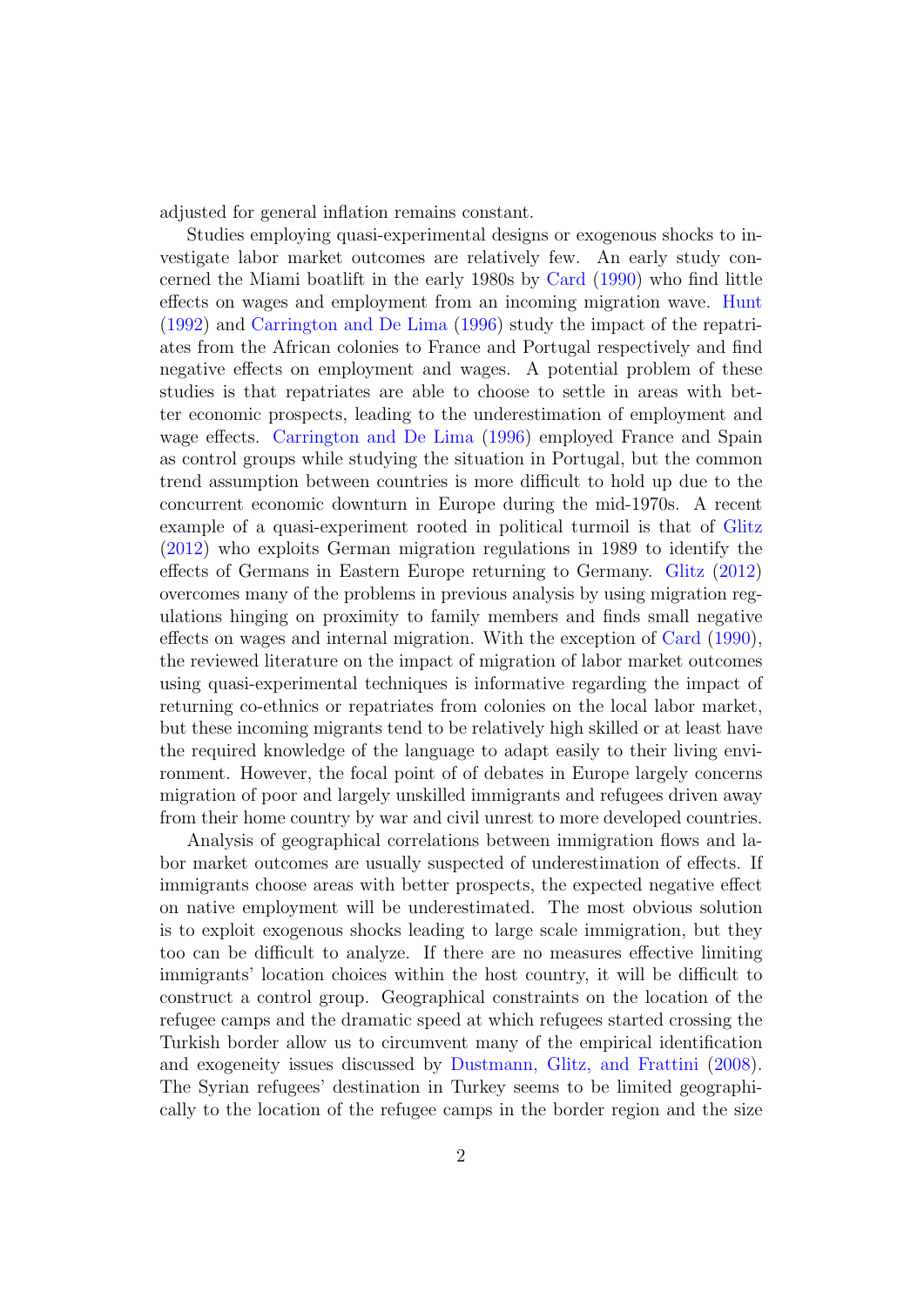of the inflow is large enough to allow for the estimation of the effects on employment using regional data in a simple difference-in-difference framework. Since we have data on local employment and internal migration rates, the effects on incumbent natives and new entrants can be thought of as being analyzed separately.

Large scale refugee influxes generally occur in areas where both the country people are fleeing from and the country taking up refugees are characterized by low levels of development such as the refugee crisis in Tanzania due to people fleeing from Rwanda in the 1990s [\(Baez,](#page-21-5) [2011\)](#page-21-5). As such, the resulting labor markets are likely to be highly underdeveloped and regionally constrained rendering it impossible to assess the impact of the refugee influx. The Syrian civil war has created a situation where refugees are fleeing to a more developed country with a different culture and language, where they are generally lacking the host country related skills (e.g. language) and are not selected or self-selected into migration which is commonly the case in international migration [McKenzie and Rapoport](#page-23-1) [\(2010\)](#page-23-1). A further advantage of employing a refugee crisis instead of conventional migration patterns to estimate the effects on local labor markets is the strict division between natives and refugees in official statistics. Since Syrian refugees are not counted in official statistics and do not have legal residence or citizenship, official statistics are representative for the incumbent native population. In addition, we analyze internal migration patterns, which might be particularly informative with respect to the behavior of new entrants on local labor markets from elsewhere within the country. The impact on food and housing prices serves as an informal test of the validity of using the Syrian refugee crisis as an external shock large enough to affect the local economies.

Our results indicate that the refugee inflows have increased food prices, and to a lesser extent prices of housing in regions hosting them. We also analyzed inflation in hotel and restaurant prices, where there do not appear to be any effects, which is consistent with the idea that the refugees increase demand mostly in basic survival goods. Price effects are theoretically more straightforward than employment and internal migration effects. Even if refugees are employed in food and housing sectors in disproportionate numbers and lower production costs, the immediate effect of the refugee inflows is likely to be an increase in demand and therefore prices of survival goods.

The key finding of our analysis is that employment appears to be unaffected by the inflow of Syrian refugees into Turkish regions bordering Syria. The lack of effects on employment is partly explained by the negative effect on net migration. However, the impact on net migration is explained more by the decrease in in-migration than an increase in out-migration as may have been expected. That is, fewer Turks move to the main hosting regions,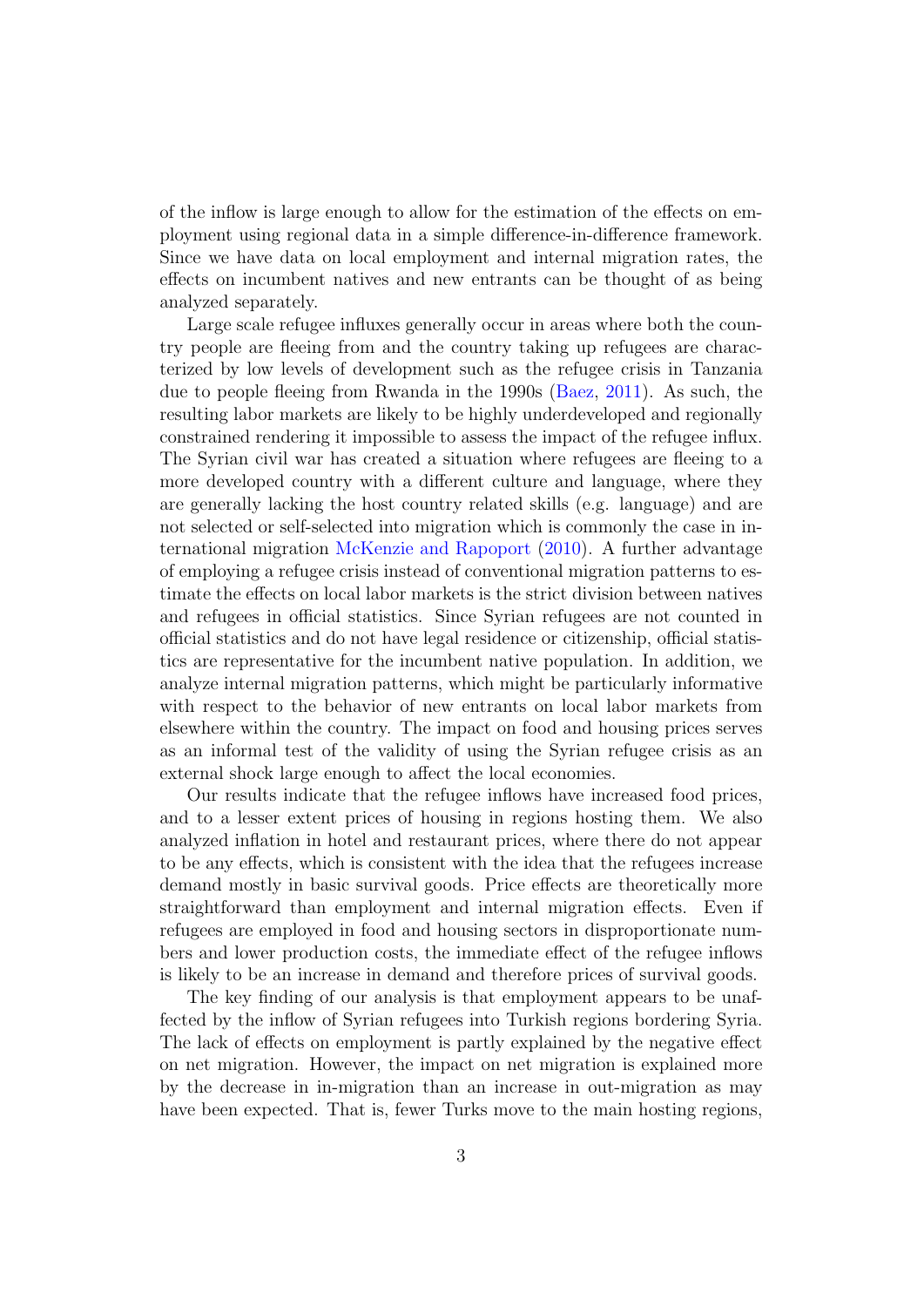but native Turks moving out of the hosting regions to unaffected parts of Turkey remains unaffected. The refugee crisis thus seems to have crowded out internal migration to areas hosting refugee camps. The main narrative emerging from our analysis thus does not suggest considerable labor market effects from the refugee crisis on natives, but it may lead to concern for the welfare of lower income groups considering the rise in food and housing prices.

The remainder of the paper is organized as follows. Section 2 provides a brief description of the legal and social status of the Syrian refugees and the development of their situation. Section 3 discusses the framework and the empirical methodology. Section 4 introduces the data employed in the analysis. Section 5 presents provides the main results and is followed by the robustness tests shown in section 6. Section 7 concludes.

## 2 Syrian refugees in Turkey

In November 2011, responding to the civil war reaching the northern areas of Syria, approximately 7,000 refugees crossed the Turkish border. By the end of 2013, Turkey was hosting approximately 500,000 refugees, the third highest number after Lebanon and Jordan. Officially, the Turkish government did not recognize the Syrian refugees as asylum seekers. In technical terms the refugees were being treated as guests  $(Ozden, 2013)$  $(Ozden, 2013)$  $(Ozden, 2013)$ . This has two important implications. First, they cannot apply for asylum in a third country. This limits the opportunities of migrating to other countries. Second, unlike the refugee status, the guest status implies that refugees can be relocated by the Turkish government without any legal process. To alleviate the conditions of the Syrian refugees and to limit uncertainty, the government enacted a temporary protection policy that ensures an open border between Turkey and Syria and that promises no forced exits. The focus of our analysis of the treatment effect is on the years 2012 and 2013. At this point, it is difficult to stress the importance of monitoring longer term effects as more data become available as an avenue for further research. Instability in the region has reached new heights and the increase of unrest in northern Syria and Iraq along the Turkish border in 2014 has had profound effects on neighboring regions and important trade partners southeastern Turkey and Iraq. As such, it might be difficult to maintain the common trend assumption within a difference-in-difference model in later years if instability rises further.

The guest status of the Syrian refugees is important to keep in mind in our empirical analysis. Many papers analyzing the impact of migration on labor market outcomes suffer from what [Friedberg and Hunt](#page-22-3) [\(1995\)](#page-22-3) call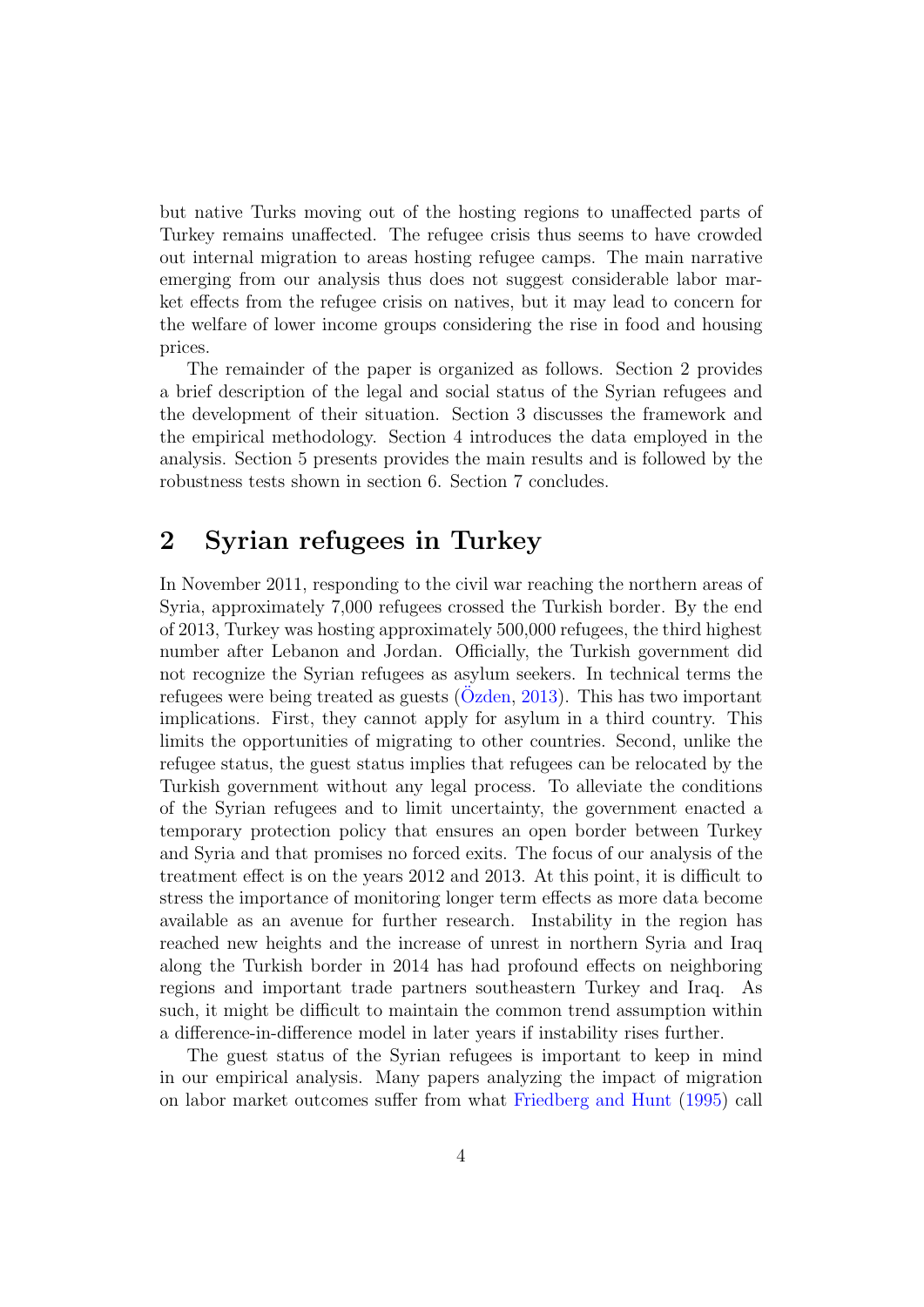the 'composition problem'. If employment levels among migrants are lower than among incumbents, receiving more migrants in a region will lower the employment rate, independent of any effects on the incumbents (natives) participating on the labor market. As such, interpreting lower employment rates as the effect of migration on natives becomes questionable. Since Syrian refugees do not have residential or citizenship status, they are not counted in official provincial statistics on employment or internal migration. As such, analyzing the effects of the refugee influx in Southern Turkey will provide us with net employment effects on natives and other migrants in the area, independent of employment rates among refugees.

The United Nations High Commission of Refugees (UNCHR) reports that about half of the registered refugees were living in camps at the end of 2013 while the other half were living in urban areas mostly close to the camps. Figure [1](#page-8-0) shows that most of the refugee camp locations are close to the border in the southeastern part of Turkey. This region of Turkey is characterized by relatively low population densities. Total population in the region hosting refugees is approximately [1](#page-7-0)0 million.<sup>1</sup> The arrival of  $500,000$  Syrians is thus likely to have noticeable consequences for the local economy. A small number of refugees has also relocated to the larger cities in the western parts of Turkey, such as Istanbul and Izmir. However, this mostly concerns those with relatives in metropolitan areas or those better equipped to settle elsewhere (Güçer, Karaca, and Dinçer, [2013\)](#page-22-4).

While registration does not immediately translate into a work permit, Syrians are employed mainly informally as work permits are starting to be issued only slowly. There are no official numbers (nor reliable estimates) on how many refugees have entered the local labor market, but Syrians are reportedly employed mainly in low-skilled jobs in construction and service sectors (Dinçer, Federici, Ferris, Karaca, Kirişçi, and Çarmıklı, [2013\)](#page-22-5). The language barrier is likely to limit employment in high-skilled jobs.

## 3 Theoretical framework and empirical strategy

We study the effects of the Syrian refugee crisis in southeastern Turkey on three dimensions of the local economy, (1) the average price levels, food

<span id="page-7-0"></span><sup>&</sup>lt;sup>1</sup>In terms of the NUTS-3 classification, refugee camps are located in the regions of Hatay (Antakya), Adana, Osmaniye, Kilis, Kahramanmaraş, Gaziantep, Şanlıurfa, Mardin, Adıyaman and Malatya. See [http://en.wikipedia.org/wiki/NUTS\\_of\\_Turkey](http://en.wikipedia.org/wiki/NUTS_of_Turkey) for an overview of the regional division of Turkey according to the NUTS-classification.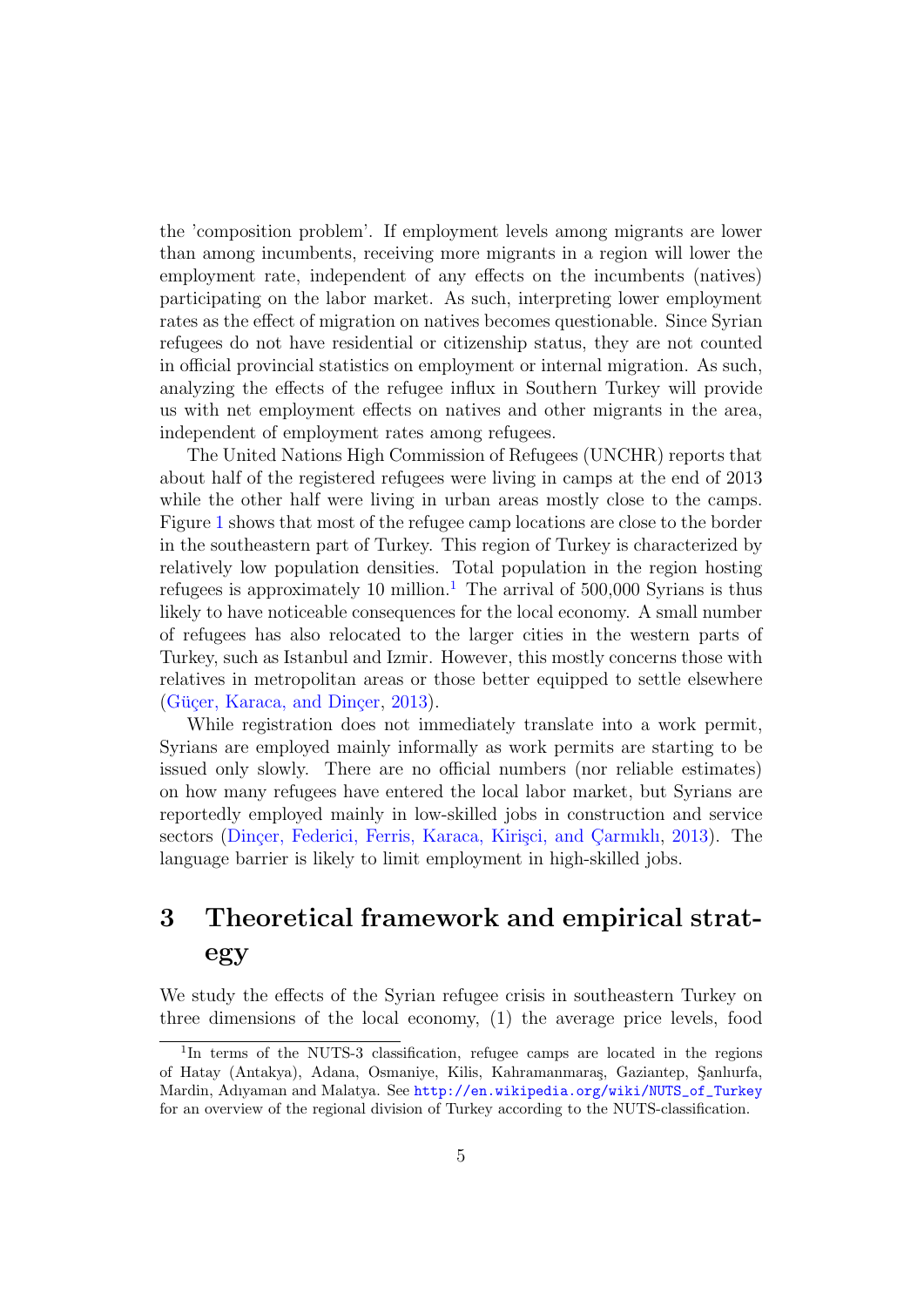<span id="page-8-0"></span>

Figure 1: Syrian refugee camps in Turkey (source: UNCHR)

prices and housing prices, (2) unemployment rates (distinguishing between skill groups), and (3) internal migration (within Turkey) both in terms of inflows and outflows into the regions affected by the refugee crisis.

The impact of a considerable refugee influx on prices of necessity goods is a well-established concern in the literature on the effects of refugee inflows on local communities. Our analysis of the price response to the refugee crisis serves mostly as a robustness check of the impact of the refugee crisis on the local economy. Unless the local economy is free of any rigidities and fully integrated with other geographic markets without any barriers, a sudden increase in the demand for food and housing will induce an increase in the price level of these commodities. [Alix-Garcia and Saah](#page-21-3) [\(2010\)](#page-21-3) show that the refugee crisis in Rwanda caused an increase in food prices in Tanzania and that food aid can help dampen price level increases. Note that the study of [Alix-Garcia and Saah](#page-21-3) [\(2010\)](#page-21-3) concerns an analysis of food prices at the national level in Tanzania. Empirical research on intranational price level differences and its determinants is relatively scarce. However, in a more recent contribution [Roos](#page-23-3) [\(2006\)](#page-23-3) corroborates the narrative from the small body of existing literature by showing that regional price level differences in Germany are considerable and persistent. [Roos](#page-23-3) [\(2006\)](#page-23-3) identifies population size and wage levels to be key drivers of regional price level variation. This illustrates the relevance of considering the impact of the refugee influx on regional price levels in our analysis.

In addition, since refugees are unlikely to have sufficient spending power to exert any pressure on the prices of more luxury goods, the hospitality sector should be relatively unaffected due to the refugee influx. The analysis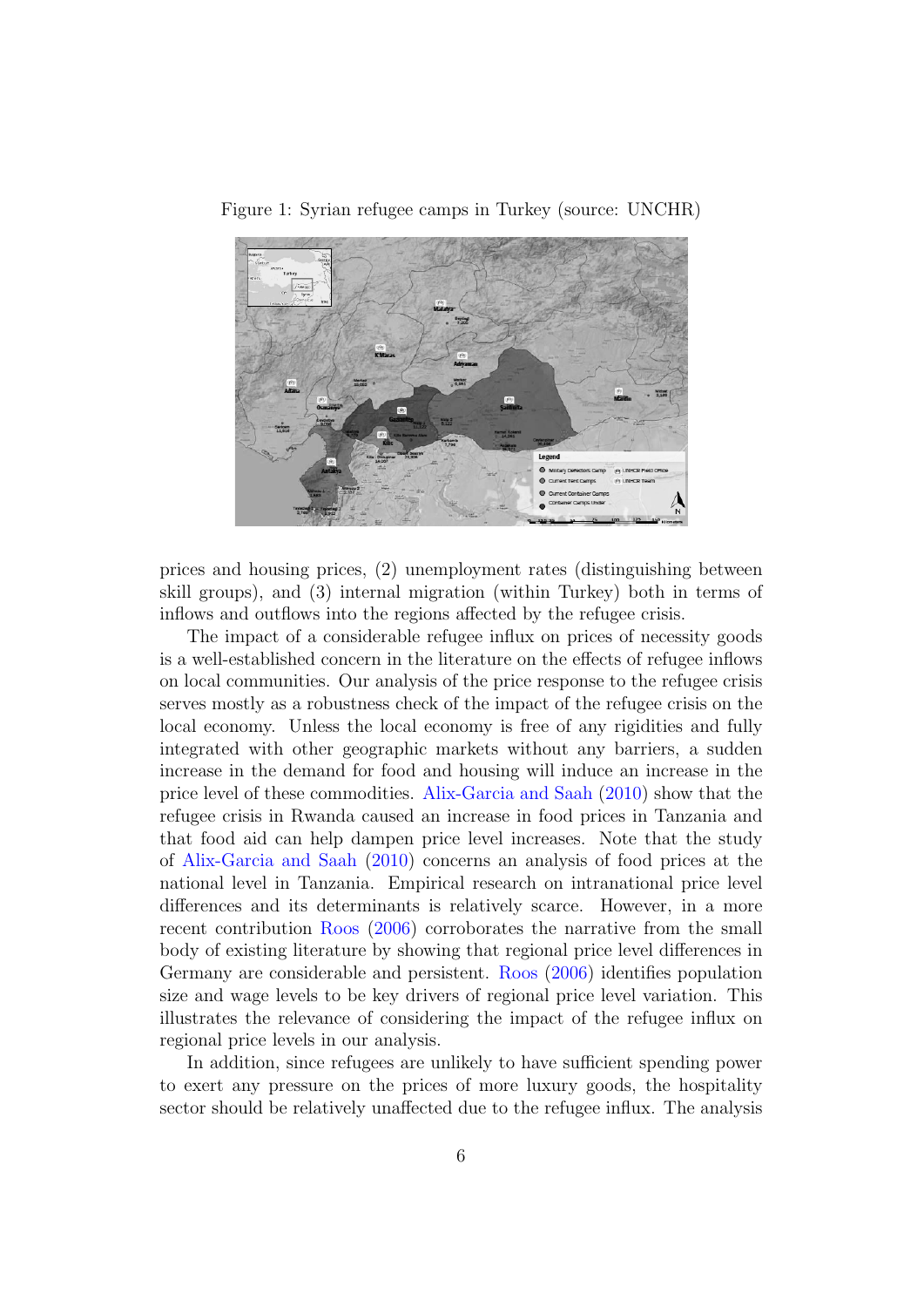of the impact of the refugee inflows on the hospitality sector thus serves as a test of the internal consistency of our results concerning food and housing prices.

The local labor market in each Turkish province can be considered to be consisting of three groups: Syrian refugees, native incumbents and new entrants from other provinces of Turkey. While the price response to refugee inflows would also affect the welfare of incumbents, our primary interest is whether or not their employment is affected. Expected negative effects on native employment do not seem to materialize in the literature but the size of the effects may be dependent on the characteristics of migrants [\(Chiswick,](#page-22-6) [1989\)](#page-22-6). If the skill composition of migrants is the same as natives, the effects would be null in a constant elasticity of substitution model where capital and labor inputs are separable [\(DiNardo and Card,](#page-22-7) [2000\)](#page-22-7). The effects are thus only expected in cases where the migrant population has a different skill composition compared to the native population as in the case of Katrina evacuees to Houston [\(De Silva, McComb, Moh, Schiller, and Vargas,](#page-22-8) [2010\)](#page-22-8). In case of the Syrian refugees in Turkey, their informal employment might even make them more attractive for employers attempting to avoid paying social security taxes on incumbents. This might lead us to expect stronger negative effects since refugees may be more attractive than natives in lowskill sectors where informal employment is possible. Conversely, since Syrian refugees are unlikely to have the necessary language skills (Turkish), they are unlikely to affect medium and high-skill employment.

Entrants on local labor markets moving to the area from other parts of Turkey may also be affected by the influx of refugees. Should finding a job become more difficult or should there be any other negative welfare effect of living in a province hosting Syrian refugees then internal migration to these provinces may decline. We empirically investigate the effect of hosting refugees on entrants by distinguishing between entry, exit and net migration rates of affected provinces. A possible lack of effects on employment rates and wages could be (at least partly) explained by a negative effect that immigration seems to have on internal migration. [Borjas](#page-21-1) [\(2006\)](#page-21-1) finds that non-native migration into specific regions leads to simultaneous higher exit rates and lower entry rates into these regions by natives. This finding is echoed by [Pischke and Velling](#page-23-4) [\(1997\)](#page-23-4) regarding Germany. As such, the effects on employment may be more difficult to identify since they may affect a larger area than merely the provinces in which refugees are located. As an informal test of this hypothesis, we estimate employment effects at both regional and provincial levels.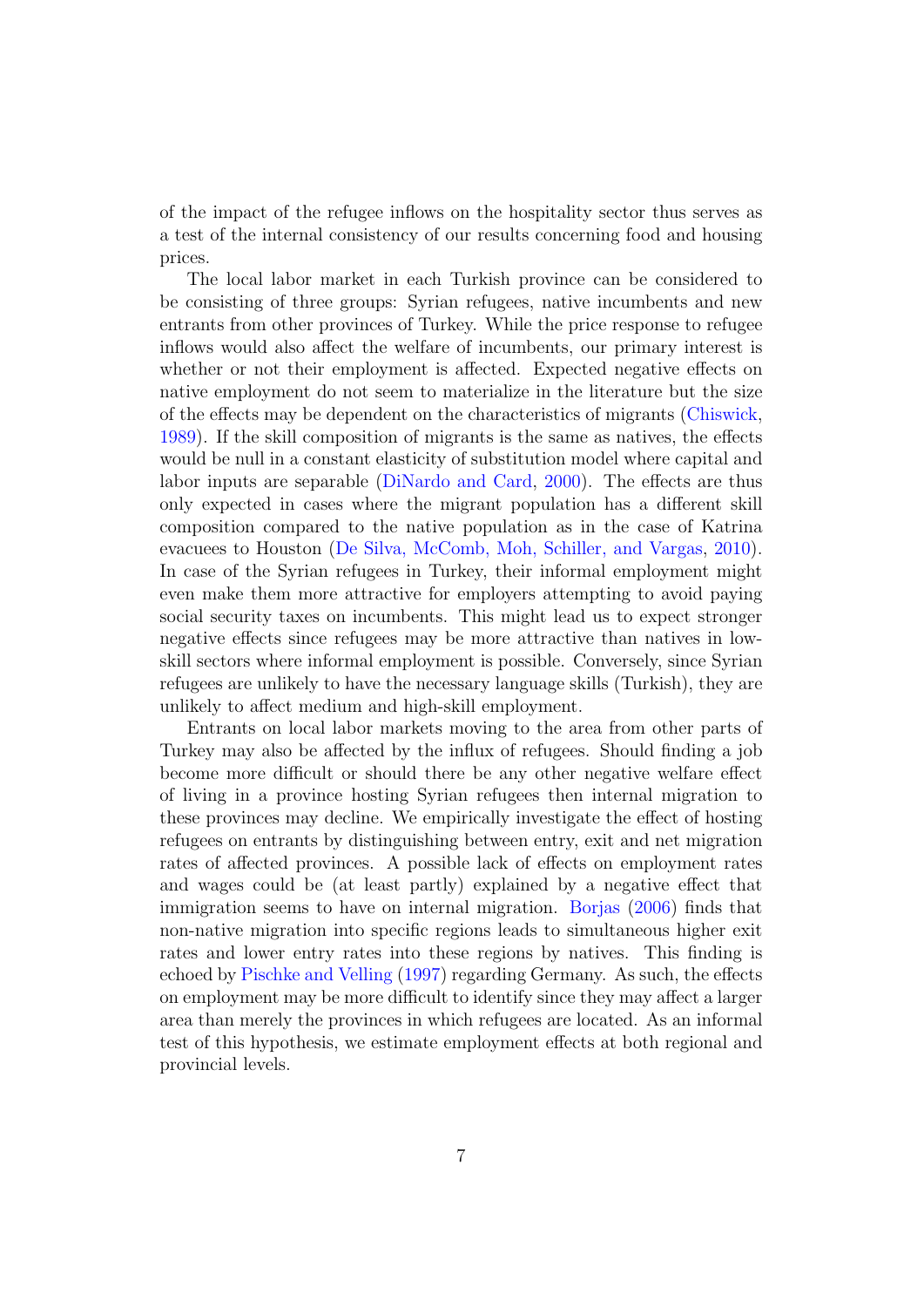$$
\pi_{it} = a + \rho I_{it} + T_t + R_i + e_{it} \quad i = 1, \dots, 26 \quad t = 1, \dots, 10 \tag{1}
$$

$$
S_{it} = a + \rho I_{it} + T_t + R_i + e_{it} \quad i = 1, ..., 26 \quad t = 1, ..., 10 \tag{2}
$$

$$
E_{jt} = a + \rho I_{jt} + T_t + C_j + e_{jt} \quad j = 1, \dots, 81 \quad t = 1, 2, 3, 4, 5 \tag{3}
$$

$$
\frac{M_{jt}}{P_{jt-1}} = a + \rho I_{jt} + T_t + C_j + e_{jt} \quad j = 1, \dots, 81 \quad t = 1, 2, 3, 4, 5 \tag{4}
$$

We fit a linear difference-in-difference model with fixed effects for migration and employment outcomes. Three inflation outcomes,  $\pi_{it}$ , are analyzed at the level of 26 provinces: food, housing and hospitality sectors' inflation. To analyze the effects on employment, we use five outcomes: employment rates at the level of 81 provinces and 26 regions and employment rates for high, medium and low educated persons at the level of 26 regions,  $S_{it}$ . Three outcomes are used for internal migration in 81 provinces: entry rate, exit rate and the net migration rate. The estimated models are shown by equations 1 to 4. All models are estimated with both year,  $T_t$ , and region fixed effects. Depending on whether the model is based on data from region or province levels, 80 province fixed effects,  $C_j$ , and 25 region effects  $R_i$  are included. The main variable of interest is treatment effect  $I$ , which is either a binary variable indicating the presence of refugees or the number of refugees or the number of refugees in the area transformed using the inverse sine function. The inverse sine function is used to normalize variables such as wealth where log transformation is inappropriate due to a large number of observations with the value zero [\(Carroll, Dynan, and Krane,](#page-22-9) [2003\)](#page-22-9). All regressions use standard errors clustered at the region or province level to control for area specific shocks.

For every dimension under investigation, we fit a secondary model, allowing us to control for region-specific factors that may vary over time. Our main concern regards international trade patterns of regions bordering Syria. If a collapse of exports to and imports from Syria has a larger impact on the local economy of the Turkish regions bordering Syria, the common trend assumption may be violated especially in the analysis of determinants of regional prices. We add control variables for total imports and exports from each region (or province) in a secondary model to control for any impact of trade shocks on the dependent variable of interest.<sup>[2](#page-10-0)</sup> Several further control variables are added to each model. In the regression model concerning inflation, we include the population of the region and the unemployment rate.

<span id="page-10-0"></span><sup>&</sup>lt;sup>2</sup>As a further test we estimated equation 1 with total imports and exports as dependent variables. The results show no significant impact from the refugee influx on trade.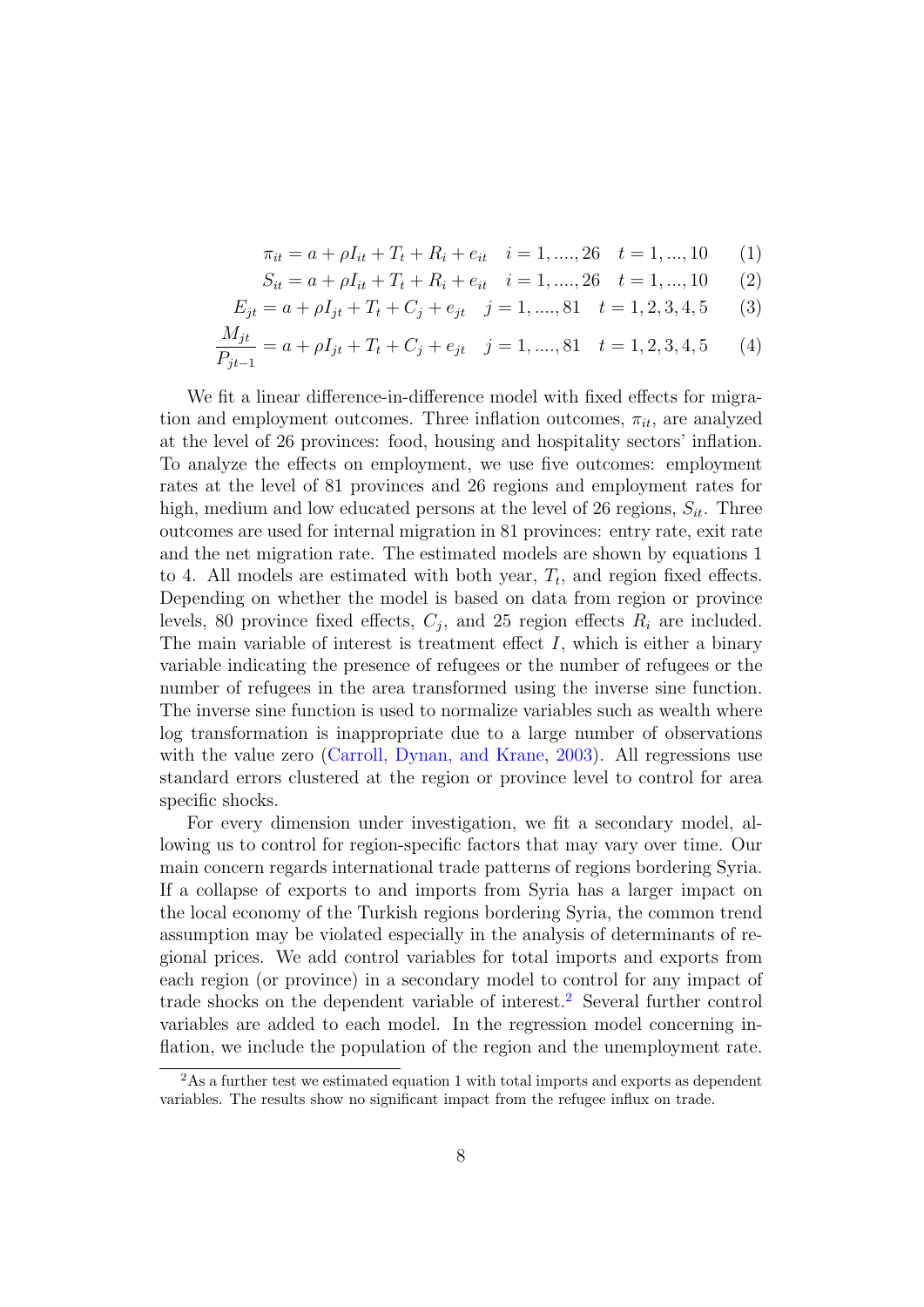We use the lag of the population in our regression model on migration, since the current population is partly determined by inter-country migration. We also employ the unemployment rate as an additional control variable in this model. We only control for population in our additional model for employment. Adding these control variables to the regression models generally do not significantly change the estimation results.

A common concern in the literature concerning natural experiments is the size of the standard errors. We follow the suggestion of [Bertrand, Duflo,](#page-21-6) [and Mullainathan](#page-21-6) [\(2004\)](#page-21-6) and cluster the standard errors at the provincial and regional level. However, in our regressions at the NUTS-2 regional level (26 regions in total), the number of clusters may be too low. A common rule of thumb is a minimum of 50 clusters in order to avoid underestimation of the standard errors and type I errors. In regressions clustered at the NUTS-2 level, we test the reliability of the standard errors by using the bootstrapbased method of [Cameron, Gelbach, and Miller](#page-21-7) [\(2008\)](#page-21-7) (henceforth CGM) designed specifically to rule out type I errors ('false positives') in regressions with numbers of clusters between 5 and 30.

### 4 Data

Since the number of refugees was still relatively small in 2011, we consider 2012 the first year of 'treatment' in our empirical analysis. Treatment in our analysis is defined as Syrian refugees fleeing from Syria to specific Turkish regions. Data on the numbers of refugees in southeastern Turkey are drawn from the December 2012 and 2013 reports of the UNCHR on Syrian refugees in Turkey (?). The number of Syrian refugees in Turkey in 2012 only concern refugees in camps while the 2013 numbers also include refugees in urban areas. The number of refugees outside camps was still relatively low in 2012; 40,000-60,000. In addition, there is no exact information regarding the regions in which they were located. The total number of refugees in 2012 amounts to about 200,000, while in 2013 this number had increased to about 560,000. The UNHCR estimates the number of refugees outside camps at the provincial level. In 2013, about half the refugees was located outside camps.

In 2012 three NUTS-2 level regions constituted the main area providing Syrian refugees with shelter. In 2013, this number has increased to six regions. The total number of refugees corresponded to 3.4 percent of the total population in 2012 and 5 percent in 2013. Numbers of refugees staying in southeastern Turkey along with incumbent population sizes and local GRP-figures are provided in table [1.](#page-12-0)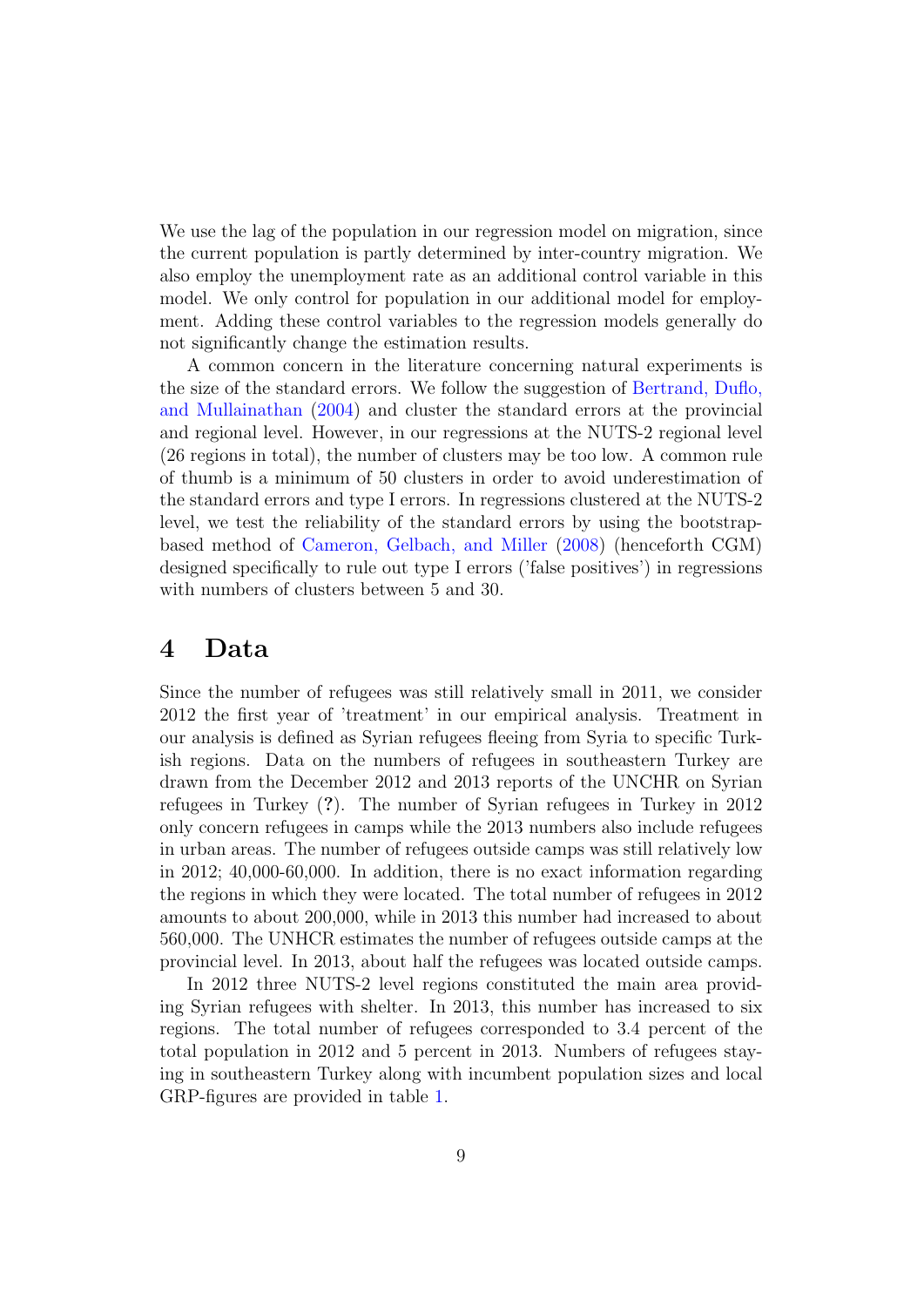<span id="page-12-0"></span>

| NUTS-2    | NUTS-3 (province)                | number of refugees       |         | population | GRP   |
|-----------|----------------------------------|--------------------------|---------|------------|-------|
| (region)  |                                  | 2012                     | 2013    | 2013       | 2012  |
| Adana     | Adana, Mersin                    |                          | 16,666  | 2.747      | 7.232 |
| Hatay     | Hatay, Kahramanmaraş, Osmaniye   | 38,129                   | 132,490 | 2,218      | 5,904 |
| Malatya   | Malatya, Elaziğ, Bingöl, Tunceli |                          | 7.205   | 1249       | 5,820 |
| Gaziantep | Gaziantep, Adıyaman, Kilis       | 48,753                   | 219,250 | 1,686      | 4,952 |
| Sanlıurfa | Şanlıurfa, Diyarbakır            | 61,112                   | 135,357 | 2,127      | 4,282 |
| Mardin    | Mardin, Batman, Şirnak, Siirt    | $\overline{\phantom{a}}$ | 40,965  | 1.279      | 4,689 |

Table 1: Number of refugees, population size and GRP

We begin our analysis by studying the effects of the refugee influx on inflation. The focus is primarily on the inflation of two commodities that are likely to be characterized by the existence of local markets where the sudden refugee influx will put a strain on demand: food and housing. In addition, inflation in hospitality sectors is included in the analysis as a test of the internal consistency of our findings. Estimates on inflation are obtained by taking the average of monthly inflation rates of a given year. Monthly averages seem more reliable than subtracting price levels in December from price levels in December of the previous year to construct annual inflation rates since there may be seasonal price adjustments unique to individual years. As a robustness test, we also used monthly inflation data. Data concerning inflation rates are provided by Turkish Statistics (?) and is available at the level of NUTS-2 regions for the years 2004 to 2013,  $N = 260$ .

Turkey is officially divided into 81 provinces, each of which has its own large municipality. TUIK provides data concerning internal migration at the level of 81 provinces (NUTS-3 regions) between 2008 and 2013 resulting in a total of 486 observations. We look at three dimensions: entry, exit and net migration. In line with [Borjas](#page-21-1) [\(2006\)](#page-21-1) and much of the migration literature, these variables are converted into rates by dividing them with the native population in the previous year,  $M_t/N_{t-1}$ . Since these values concern internal migration at the national level, the mean of each year equals zero.

Employment data is available at both the provincial and the regional level. There is no set limit on whether a single labor market consists of a province or the entire region as the size of the labor market will depend largely on the mobility of employees. In addition, the employment data at the regional data include a division by skill level. Three education levels are distinguished: (1) individuals without a high school degree are defined as poorly educated, (2) individuals with a high school degree as intermediately educated and (3) individuals with vocational training or higher as highly educated. In addition, a separate, fourth, group is identified for individuals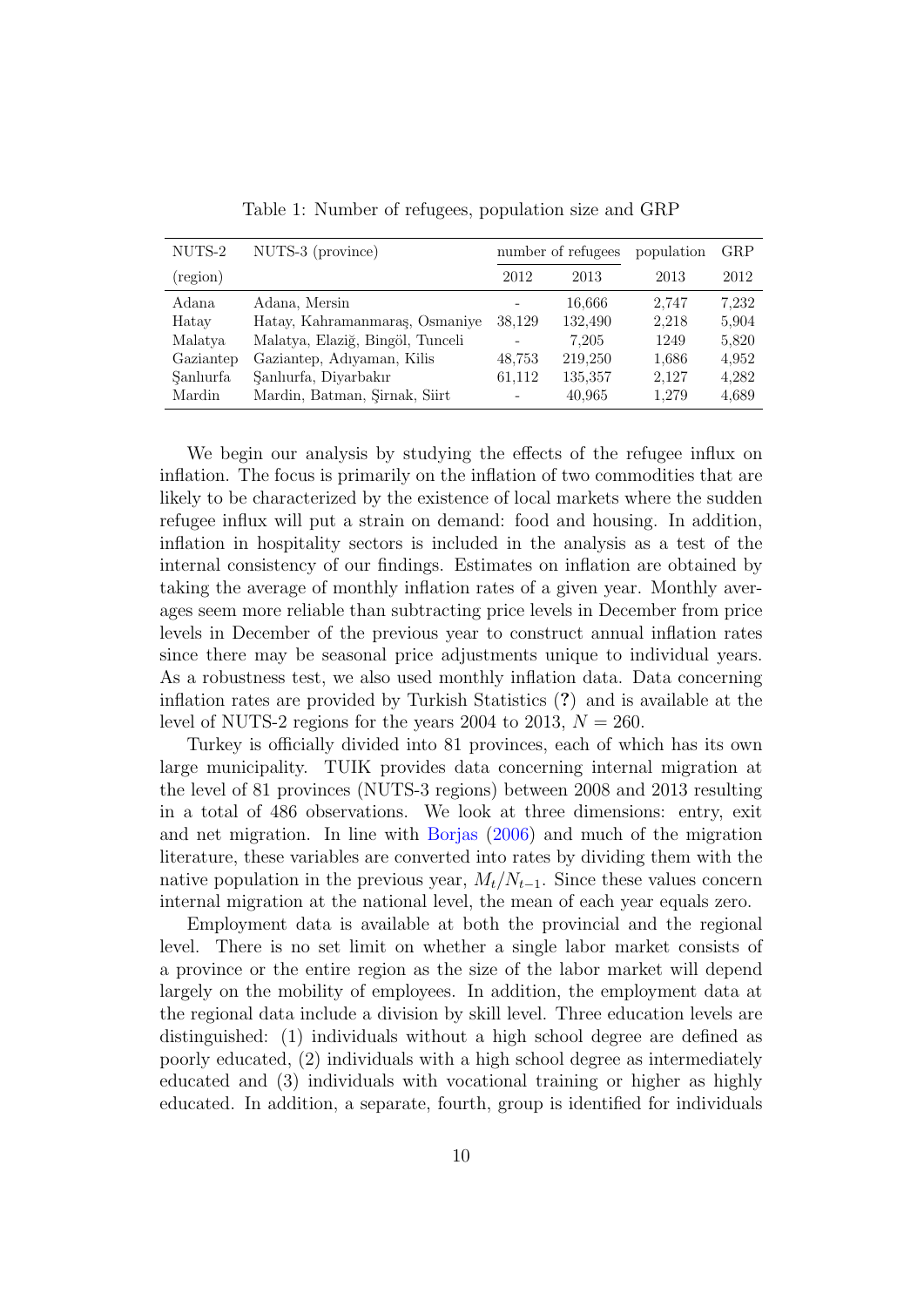who do not know how to read or write but there are too few individuals in that category for most regions to include in the analysis.

In table [2](#page-13-0) we show the summary statistics for inflation, employment and internal migration serving as the input for our analysis. The years 2012 and 2013 are considered the treatment years. Average values are presented for the 20 regions that do not host any refugee camps (the control group) and the six regions that ultimately host refugees (treatment group). We separate between the period before and after treatment. At the provincial level, ten provinces host refugee camps in 2013 and 71 do not. The intertemporal developments of the outcome variables of interest are plotted in Figures [A1,](#page-24-0) [A3](#page-26-0) and [A2](#page-25-0) in the appendix. The common trend assumption for the difference-indifference model seems satisfied visually for most variables since the average values for control group and treatment group generally move in the same direction.

Table 2: Inflation and employment in Turkey before and after the refugee crisis

<span id="page-13-0"></span>

|                                | $pre-2012$                  |                          |            | $post-2012$                 |                          |            |            |
|--------------------------------|-----------------------------|--------------------------|------------|-----------------------------|--------------------------|------------|------------|
|                                | rest of Turkey<br>(control) | southeast<br>(treatment) | difference | rest of Turkey<br>(control) | southeast<br>(treatment) | difference | dif-in-dif |
| inflation                      |                             |                          |            |                             |                          |            |            |
| hospitality $(N = 234)$        | 11.1261                     | 11.9376                  | $-0.8115$  | 8.826                       | 8.5824                   | 0.2436     | 1.0551     |
| food $(N = 260)$               | 9.1295                      | 8.8973                   | 0.2322     | 8.57                        | 9.02                     | $-0.45$    | 0.682      |
| housing $(N = 260)$            | 10.5406                     | 10.8783                  | $-0.3378$  | 9.5455                      | 10.3808                  | $-0.8353$  | 0.5155     |
| $emplyment (NUTS-3)$           |                             |                          |            |                             |                          |            |            |
| employment rate $(N = 486)$    | 44.9993                     | 37.365                   | 7.6343     | 47.1169                     | 39.5                     | 7.6169     | 0.0174     |
| unemployment rate $(N = 486)$  | 9.9472                      | 14.3475                  | $-4.4003$  | 8.0887                      | 11.66                    | $-3.5713$  | $-0.829$   |
| $emplyment (NUTS-2)$           |                             |                          |            |                             |                          |            |            |
| low education $(N = 260)$      | 51.0455                     | 45.4686                  | 5.5768     | 54.4816                     | 47.081                   | 7.4006     | $-1.8238$  |
| medium education $(N = 260)$   | 63.4815                     | 59.9102                  | 3.5713     | 63.7196                     | 59.0131                  | 4.7064     | $-1.1351$  |
| high education $(N = 260)$     | 77.0806                     | 76.4646                  | 0.616      | 77.6739                     | 77.0535                  | 0.6205     | $-0.0045$  |
| migration (rates $x1000$ )     |                             |                          |            |                             |                          |            |            |
| entry rate $(N = 486)$         | 36.8981                     | 27.3865                  | 9.5117     | 40.4692                     | 26.9338                  | 13.5354    | $-4.0237$  |
| exit rate $(N = 486)$          | 41.3477                     | 33.1                     | 8.2477     | 41.0899                     | 33.5019                  | 7.588      | 0.6597     |
| net migration rate $(N = 486)$ | $-4.4498$                   | $-5.7136$                | 1.264      | $-0.6207$                   | $-6.5681$                | 5.9474     | $-4.6834$  |

## 5 Results

#### 5.1 Inflation

Table [3](#page-14-0) shows the effects of the refugee crisis on inflation of hospitality, food and housing prices. The refugee crisis appears to have caused an increase in food and housing prices. The coefficients for inflation of food prices are particularly significant while the significance of the effect on housing price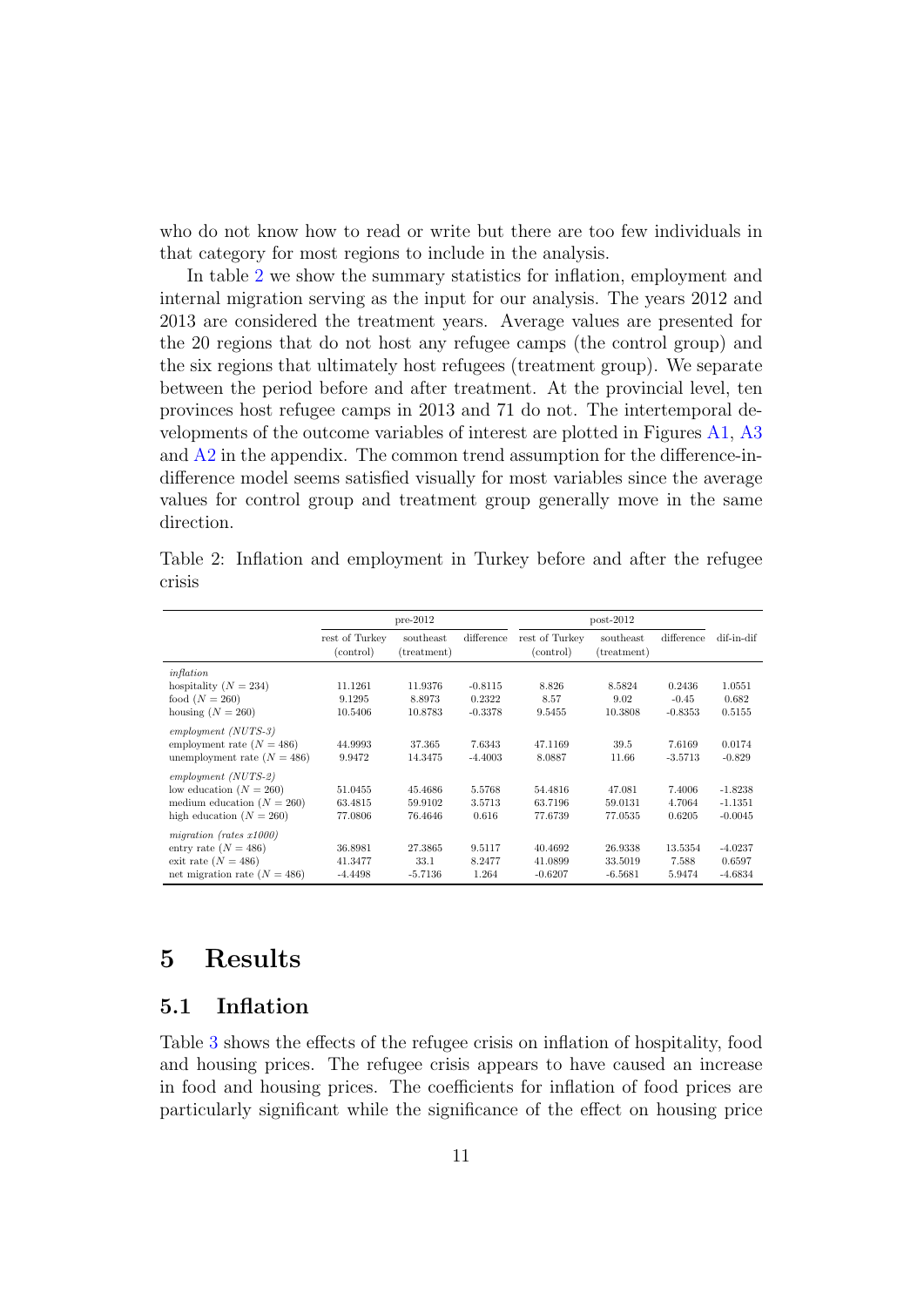level increases varies across specifications. As discussed earlier, we test the effects on inflation of hospitality price levels as a check on the consistency of the results, since there is little reason to assume that the influx of Syrian refugees raises price levels of luxury goods. The effect of the refugee influx on price levels hospitality sectors are statistically insignificant. The results are in line with the expectation that local demand by refugees concentrates in necessity goods.

<span id="page-14-0"></span>

|                                                                | hospitality       |           |               | food              | housing     |                   |
|----------------------------------------------------------------|-------------------|-----------|---------------|-------------------|-------------|-------------------|
|                                                                | $\left( 1\right)$ | (2)       | (1)           | $\left( 2\right)$ | (1)         | $\left( 2\right)$ |
| dependent variable: dummy variable indicating refugee presence |                   |           |               |                   |             |                   |
| treatment effect                                               | $-1.3258$         | $-0.8723$ | 0.8200        | 0.8057            | 0.6937      | 1.2806            |
| clustered SE                                                   | (1.004)           | (1.066)   | $(0.255)$ *** | $(0.289)$ ***     | (0.464)     | $(0.507)$ **      |
| CGM SE                                                         | (1.050)           | (1.273)   | $(0.262)$ *** | $(0.290)$ ***     | (0.532)     | $(0.578)$ **      |
| treatment variable: $\#$ of refugees hosted in the region      |                   |           |               |                   |             |                   |
| treatment effect                                               | $-0.2550$         | $-0.1460$ | 0.2046        | 0.2039            | 0.1488      | 0.2867            |
| clustered SE                                                   | (0.211)           | (0.235)   | $(0.066)$ *** | $(0.071)$ ***     | $(0.083)^*$ | $(0.082)$ ***     |
| CGM SE                                                         | (0.241)           | (0.258)   | $(0.079)$ *** | $(0.087)$ **      | (0.094)     | $(0.092)$ ***     |
| no. of obs.                                                    | 234               | 234       | 260           | 260               | 234         | 234               |
| no. of regions                                                 | 26                | 26        | 26            | 26                | 26          | 26                |

Table 3: Impact of the refugee influx on local inflation rates by commodity at the regional level

\*\*\* p<0.01, \*\* p<0.05, \* p<0.1

Note: All models include 25 region and 9 year fixed effects. Model 2 adds control variables for unemployment and population. The dependent variables accounting for the number of refugees is transformed using the inverse sine function. Standard errors are clustered at the level of 26 regions. CGM standard errors are bootstrapped using 1000 replications.

The results show a considerable difference between the robust and clus-tered standard errors.<sup>[3](#page-14-1)</sup> Robust standard errors are considerably larger in most cases. To test whether this is due to the small number of clusters, we employ the bootstrapping technique suggested by [Cameron, Gelbach, and](#page-21-7) [Miller](#page-21-7) [\(2008\)](#page-21-7). This yields satisfying results, even in cases with very few  $(N = 4)$  clusters. The resulting standard errors are slightly larger than the standard clustered errors but the significance levels change only slightly.

The number of Syrian refugees in 2012 was approximately 3.4 percent of the population in the three regions with refugee camps while the corresponding number was 5 percent for the six regions in 2013. The coefficients enable us to estimate that the an inflow of refugees equivalent to 1 percent

<span id="page-14-1"></span><sup>3</sup>Robust standard errors are not reported in the table.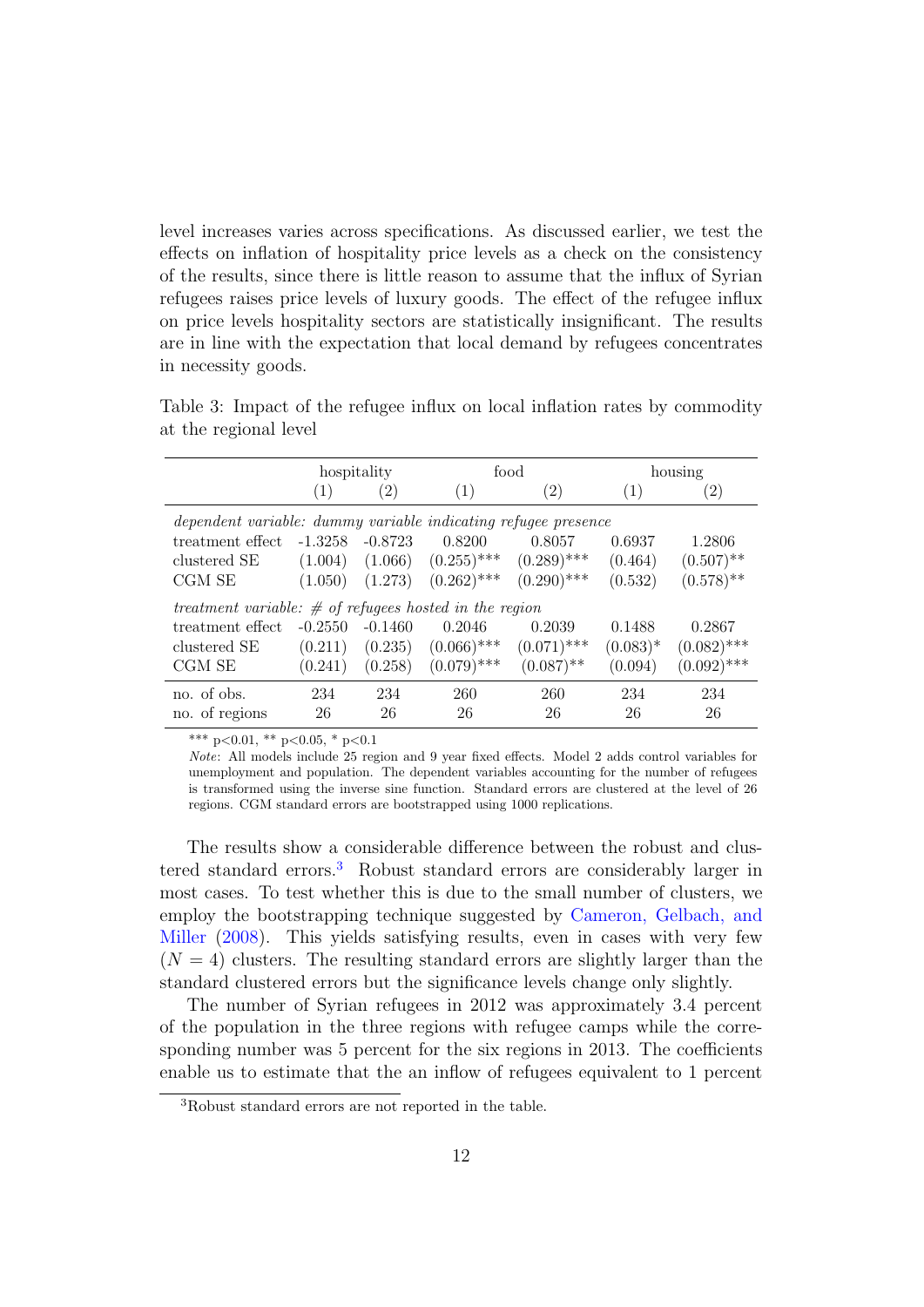of the population would increase food inflation by 0.2 percentage points or approximately 2.2 percent since the average food inflation rate in the region is around 9%. In economic terms, these effects are not particularly large. The effects are slightly larger for housing inflation but the coefficients are not consistently significant in that case. Nevertheless, the results show that the impact of the refugee inflow is consistent with the theoretical framework where higher demand leads to higher inflation.

We performed two further tests on the robustness of the inflation results. First, monthly inflation data was used to estimate the effects of the refugee crisis on food and housing prices. The results are similar to model 1 presented in table [3](#page-14-0) with significant effects on food prices and insignificant effects on housing prices. Model 2 cannot be estimated with monthly inflation since many of the controls are reported only yearly. Second, we used a model with a lagged inflation to estimate the effects as found in [\(Ball and Sheridan,](#page-21-8) [2004;](#page-21-8) [Mishkin and Schmidt-Hebbel,](#page-23-5) [2007\)](#page-23-5) since inflation may be affected strongly by shocks in previous year's inflation. Ideally, both region effects and lag of prices should be controlled for in the regressions presented in table [3,](#page-14-0) but this leads to a well known endogeneity problem [\(Nickell,](#page-23-6) [1981\)](#page-23-6). Instrumental variables methods have been suggested to be able to estimate a fixed effects model with lagged dependent variables but [Angrist and Pischke](#page-21-9) [\(2008\)](#page-21-9) find these assumptions to be quite strict and instead suggest fitting a model with both fixed effects and lagged dependent variables to test the robustness of the estimates. The two models are expected to give boundaries on the true effect, with fixed effects models the upper and the lagged dependent variable models the lower bound. The inflation models with lagged dependent variables indeed show smaller effects for both food and housing prices. While the effects on food prices remain significant with a coefficient of -0.76 for the model without controls instead of the -0.82 reported in table [3,](#page-14-0) effects on housing prices become insignificant.

#### 5.2 Migration

Table [4](#page-16-0) presents the regression model results with internal migration as our dependent variable of interest. The dependent variables are divided by the lag of the population following [Borjas](#page-21-1) [\(2006\)](#page-21-1), which results in the first year of data inevitably getting dropped from the analysis. However, the results are similar if we simply use the numbers of migrants, in order to include 2008-values. The results show highly significant effects on the entry rate, which seem to drive the net migration rates. The effects on exit rates are small and insignificant, indicating that incumbent inhabitants do not seem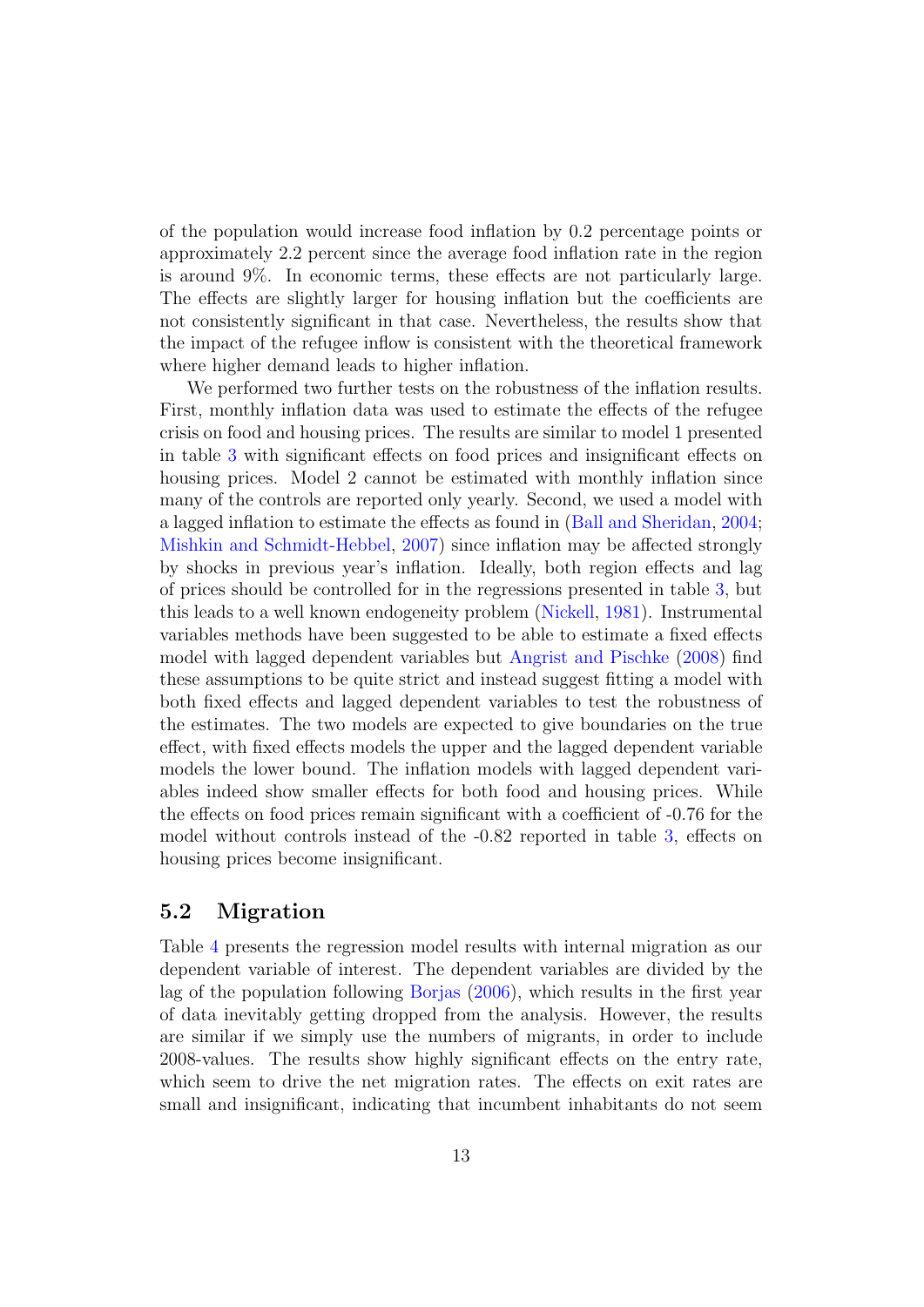Table 4: Impact of the refugee influx on internal migration at the provincial level

<span id="page-16-0"></span>

|                                                                | entry rate       |              |                  | exit rate | net migration rate |                   |  |
|----------------------------------------------------------------|------------------|--------------|------------------|-----------|--------------------|-------------------|--|
|                                                                | $\left(1\right)$ | (2)          | $\left(1\right)$ | (2)       | $\left(1\right)$   | $\left( 2\right)$ |  |
| dependent variable: dummy variable indicating refugee presence |                  |              |                  |           |                    |                   |  |
| treatment effect                                               | $-0.0036***$     | $-0.0031***$ | 0.0006           | 0.0006    | $-0.0043***$       | $-0.0036***$      |  |
|                                                                | (0.001)          | (0.001)      | (0.001)          | (0.001)   | (0.001)            | (0.001)           |  |
| treatment variable: $\#$ of refugees hosted in the region      |                  |              |                  |           |                    |                   |  |
| treatment effect                                               | $-0.0003$ ***    | $-0.0003**$  | 0.00005          | 0.00003   | $-0.0004**$        | $-0.0003**$       |  |
|                                                                | (0.0001)         | (0.0001)     | (0.000)          | (0.0001)  | (0.0001)           | (0.0001)          |  |
| no. of obs.                                                    | 405              | 405          | 405              | 405       | 405                | 405               |  |
| no. of regions                                                 | 81               | 81           | 81               | 81        | 81                 | 81                |  |

\*\*\* p<0.01, \*\* p<0.05, \* p<0.1

Note: All models include 80 province and 4 year fixed effects. Model 2 includes control variables for the lag of the size of the population, unemployment, total exports and total imports. The dependent variable accounting for the number of refugees is transformed using the inverse sine function. Standard errors are clustered at the level of 81 provinces.

to may away because of the refugee influx in the region.

Since exit rates are largely unaffected by the refugee inflows, it appears that native incumbents on the labor market are largely staying put. However, potential new entrants into the region seem to be staying away due to the inflow of refugees. Multiple explanations could be provided for the behavior of internal migrants. Competition on the labor market could be perceived to be higher due to the influx of Syrian refugees trying to find employment in Turkey. Furthermore, increasing food and housing prices that we show to have increased or changes in the composition of the population that [Card,](#page-22-10) [Dustmann, and Preston](#page-22-10) [\(2012\)](#page-22-10) argue lead to a negative sentiment from the natives for immigrants may be resulting in lower entry rates into the region.

#### 5.3 Employment

The final dimension we consider in our empirical analysis is employment. In table [5,](#page-17-0) the results are presented for employment rates both at the regional and provincial level. In table  $6$ , the effect of the refugee influx on employment rates for different subsets by education level are shown. The coefficients consistently return the expected negative sign and but none are significant. In addition, the coefficients seem to be more negative for lower education levels.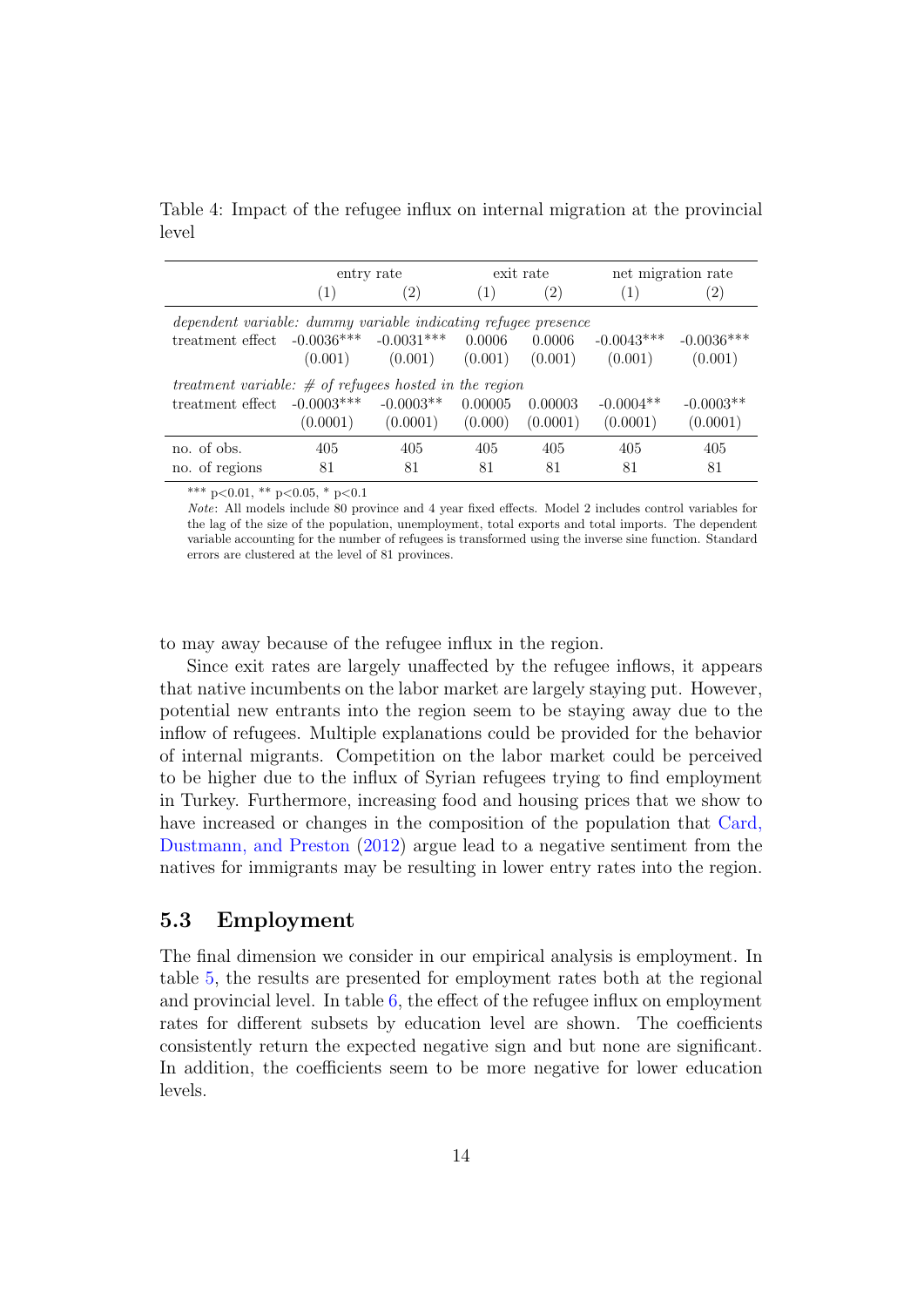Table 5: Impact of the refugee influx on employment at the provincial and regional level

<span id="page-17-0"></span>

|                                                                | (1)     | (2)                           | (1)       | Employment (region) Employment (province) |
|----------------------------------------------------------------|---------|-------------------------------|-----------|-------------------------------------------|
|                                                                |         |                               |           |                                           |
| dependent variable: dummy variable indicating refugee presence |         |                               |           |                                           |
| treatment effect $0.2229$                                      |         | -0.4634                       | 0.0724    | 0.0351                                    |
|                                                                |         | $(1.582)$ $(1.179)$ $(0.889)$ |           | (0.880)                                   |
| dependent variable: $\#$ of refugees hosted in the region      |         |                               |           |                                           |
| treatment effect -0.0479                                       |         | $-0.0372$                     | $-0.0009$ | $-0.0051$                                 |
|                                                                | (0.293) | (0.277)                       | (0.083)   | (0.081)                                   |
| no. of obs.                                                    | 260     | 260                           | 486       | 486                                       |

Note: All models include 25 region (80 province) and 9 (5) year fixed effects. Model 2 includes a control variable for population. The dependent variable accounting for the number of refugees is transformed using the inverse sine function. Standard errors are clustered at the level of 26 regions or 81 provinces.

Despite the large number of refugees entering Turkey in the last two years, we find no impact on employment, which is a result in line with previous studies looking at employment effects of immigration [\(Card,](#page-21-4) [1990;](#page-21-4) [Dust](#page-22-11)[mann, Fabbri, and Preston,](#page-22-11) [2005\)](#page-22-11). A possible explanation for this finding is that the potential employment effects may be (partly) offset by a slowdown of internal migration. However, the decrease in internal migration is only about 0.4 percent of the population while the number of refugees arriving amounts to about 5 percent. There thus seems to be considerable net population growth without a corresponding effect on employment rates. The most obvious explanation would be that Syrian refugees are generally unable to compete with native incumbents on the labor market. A more positive interpretation would be that firms located in regions hosting Syrian refugees are able to adjust the skill requirements of their labor demand to accommodate the increase in the supply of low skilled employees. Either way, there seems to be little reason for incumbent natives to not stay put. The data show regarding internal migration rates show that this is exactly what people seem to be doing.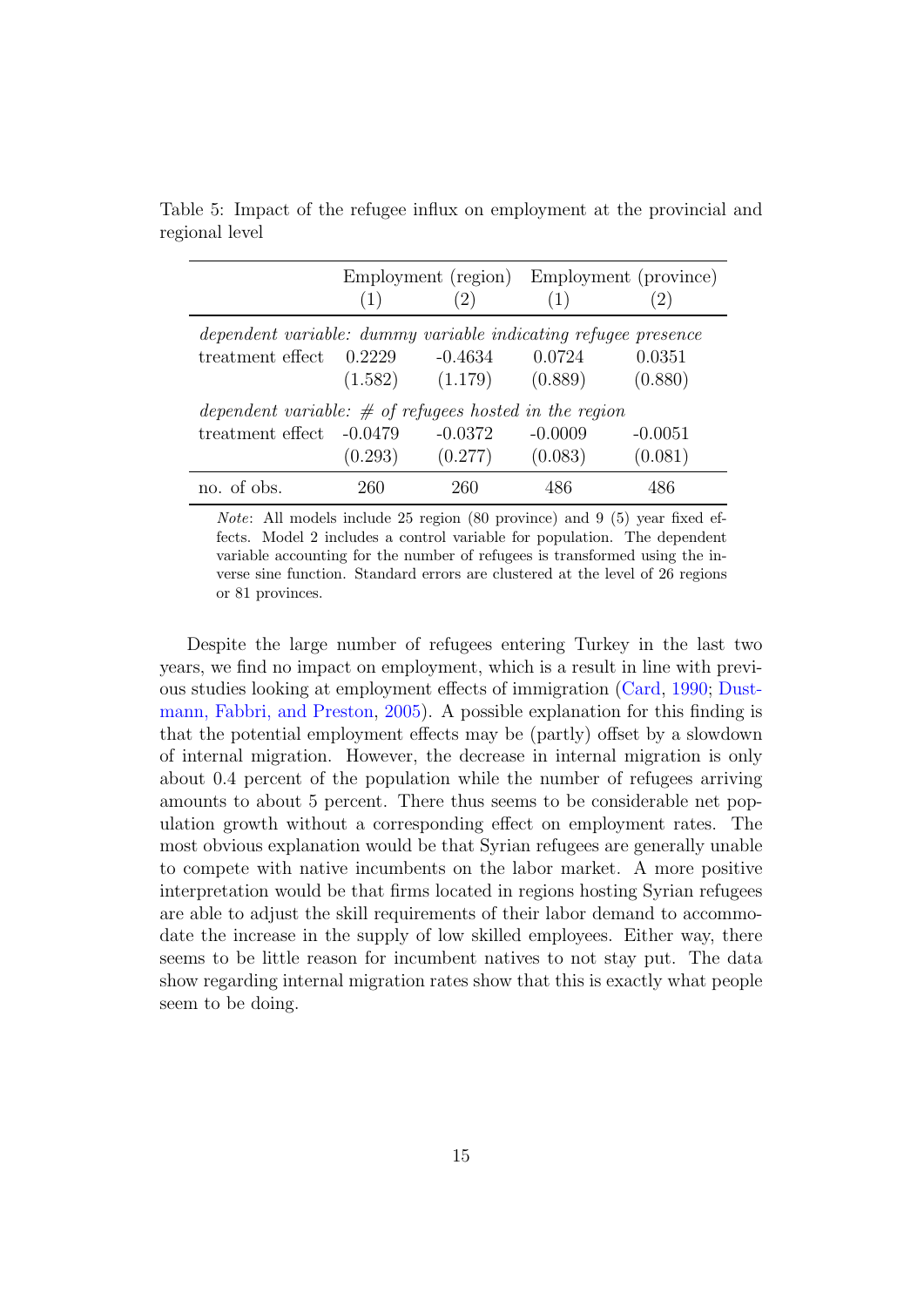<span id="page-18-0"></span>

|                                                                | skill level |            |           |           |           |                   |  |
|----------------------------------------------------------------|-------------|------------|-----------|-----------|-----------|-------------------|--|
|                                                                | low         |            |           | medium    |           | high              |  |
|                                                                | (1)         | (2)        | (1)       | (2)       | (1)       | $\left( 2\right)$ |  |
| dependent variable: dummy variable indicating refugee presence |             |            |           |           |           |                   |  |
| treatment effect                                               | $-2.0135$   | $-1.1188$  | $-1.1125$ | $-0.3796$ | $-0.1917$ | 0.2801            |  |
| clustered SE                                                   | (2.183)     | (1.998)    | (2.042)   | (1.556)   | (1.707)   | (1.566)           |  |
| CGM SE                                                         | (2.071)     | (1.878)    | (3.905)   | (2.692)   | (1.555)   | (1.273)           |  |
| treatment variable: $\#$ of refugees hosted in the region      |             |            |           |           |           |                   |  |
| treatment effect                                               | $-0.5622$   | $-0.3653$  | $-0.3108$ | $-0.1479$ | $-0.0440$ | 0.0634            |  |
| clustered SE                                                   | (0.403)     | (0.358)    | (0.437)   | (0.328)   | (0.395)   | (0.363)           |  |
| CGM SE                                                         | (0.435)     | (0.339)    | (0.535)   | (0.418)   | (0.531)   | (0.326)           |  |
| no. of obs.                                                    | 260         | <b>260</b> | 260       | 260       | 260       | 260               |  |
| no. of regions                                                 | 26          | 26         | 26        | 26        | 26        | 26                |  |

Table 6: Impact of the refugee influx on employment at the regional level for different skill groups

\*\*\* p<0.01, \*\* p<0.05, \* p<0.1

Note: All models include 25 region and 9 year fixed effects. Model 2 includes control variables for the size of the population, total imports and total exports. The dependent variable accounting for the number of refugees is transformed using the inverse sine function. Standard errors are clustered at the region level.

#### 6 Robustness tests

In this section we provide the results of the placebo tests and results from analysis with alternative control groups. A fundamental and crucial assumption in our analysis is the assumption of a common trend among regions hosting refugees and the rest of Turkey. In column (1) of table [7,](#page-19-0) we present placebo tests for the baseline specification with a placebo treatment in the years 2010 and 2011. The years 2012 and 2013 are left out of the analysis.

In column (2) of table [7](#page-19-0) another potential concern regarding the use of the entirety of Turkey as control group is addressed. An issue could be that a number of illegal refugees may have migrated to the larger cities of Turkey: Istanbul, Ankara and Izmir. In column (2) of table [7,](#page-19-0) observations from these three cities are excluded.

Furthermore, it could be argued that western Turkey is too different in terms of economic development to serve as an appropriate control group for southeastern Turkey where most of the refugee camps are located. In columns (3) and (4), western and a portion of central Turkey is excluded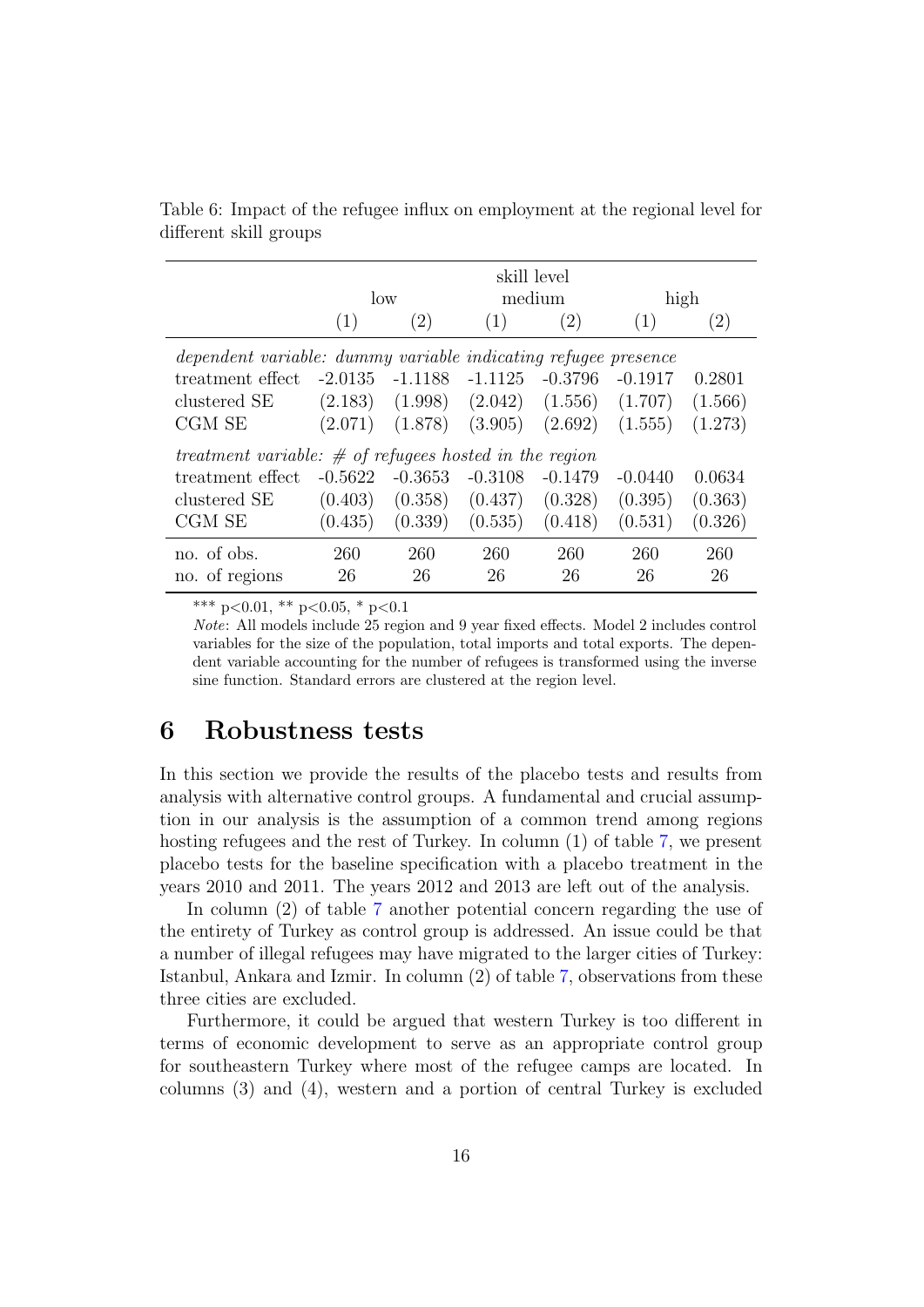from the analysis. As such, there are 17 regions and 58 provinces left in the analysis at the region and province levels respectively. Column (3) shows the result of the placebo test when western Turkey is excluded and column (4) provides the treatment effects.

<span id="page-19-0"></span>

|                      |            | incl. western Turkey |            | excl. western Turkey |
|----------------------|------------|----------------------|------------|----------------------|
|                      | (1)        | (2)                  | (3)        | (4)                  |
|                      | placebo in | excl. large cities   | placebo in | excl. west           |
|                      | '11/12     | treatment            | '11/12     | treatment            |
| inflation            |            |                      |            |                      |
| food                 | 0.654      | $0.910***$           | 0.552      | $0.814**$            |
|                      | (0.576)    | (0.274)              | (0.583)    | (0.307)              |
| housing              | 1.349      | 0.605                | 0.251      | 0.594                |
|                      | (0.819)    | (0.432)              | (0.753)    | (0.436)              |
| hospitality          | 0.502      | $-1.321$             | $-0.346$   | $-0.798$             |
|                      | (1.037)    | (0.973)              | (0.913)    | (1.056)              |
| $emplyment (NUTS-2)$ |            |                      |            |                      |
| high education       | 0.464      | 0.115                | 1.331      | 0.867                |
|                      | (1.381)    | (1.714)              | (1.495)    | (1.855)              |
| medium education     | 1.534      | $-0.782$             | 2.653      | $-0.154$             |
|                      | (1.939)    | (2.064)              | (1.665)    | (1.861)              |
| low education        | $-1.249$   | $-1.71$              | $-1.114$   | $-0.729$             |
|                      | (1.947)    | (2.230)              | (1.895)    | (2.060)              |
| migration $(NUTS-3)$ |            |                      |            |                      |
| net migration rate   | 0.0031     | $-0.0045***$         | 0.0036     | $-0.0050***$         |
|                      | (0.002)    | (0.001)              | (0.003)    | (0.002)              |
| entry rate           | 0.002      | $-0.0039***$         | 0.002      | $-0.0043***$         |
|                      | (0.002)    | (0.001)              | (0.002)    | (0.002)              |
| exit rate            | $-0.0011$  | 0.0006               | $-0.0016$  | 0.0007               |
|                      | (0.001)    | (0.001)              | (0.001)    | (0.001)              |

Table 7: Placebo tests and alternative control groups

Note: All models include year and region/province fixed effects. Model 1 presents placebo tests of all regions of Turkey. Model 2 excludes regions of western Turkey.

In all cases shown in column (1) and (3), the impact of the placebo treatment appears insignificant. In both columns (2) and (4), the results are comparable to the baseline specifications where all Turkish regions serve as control group. If anything, the effects food prices seem to be more significant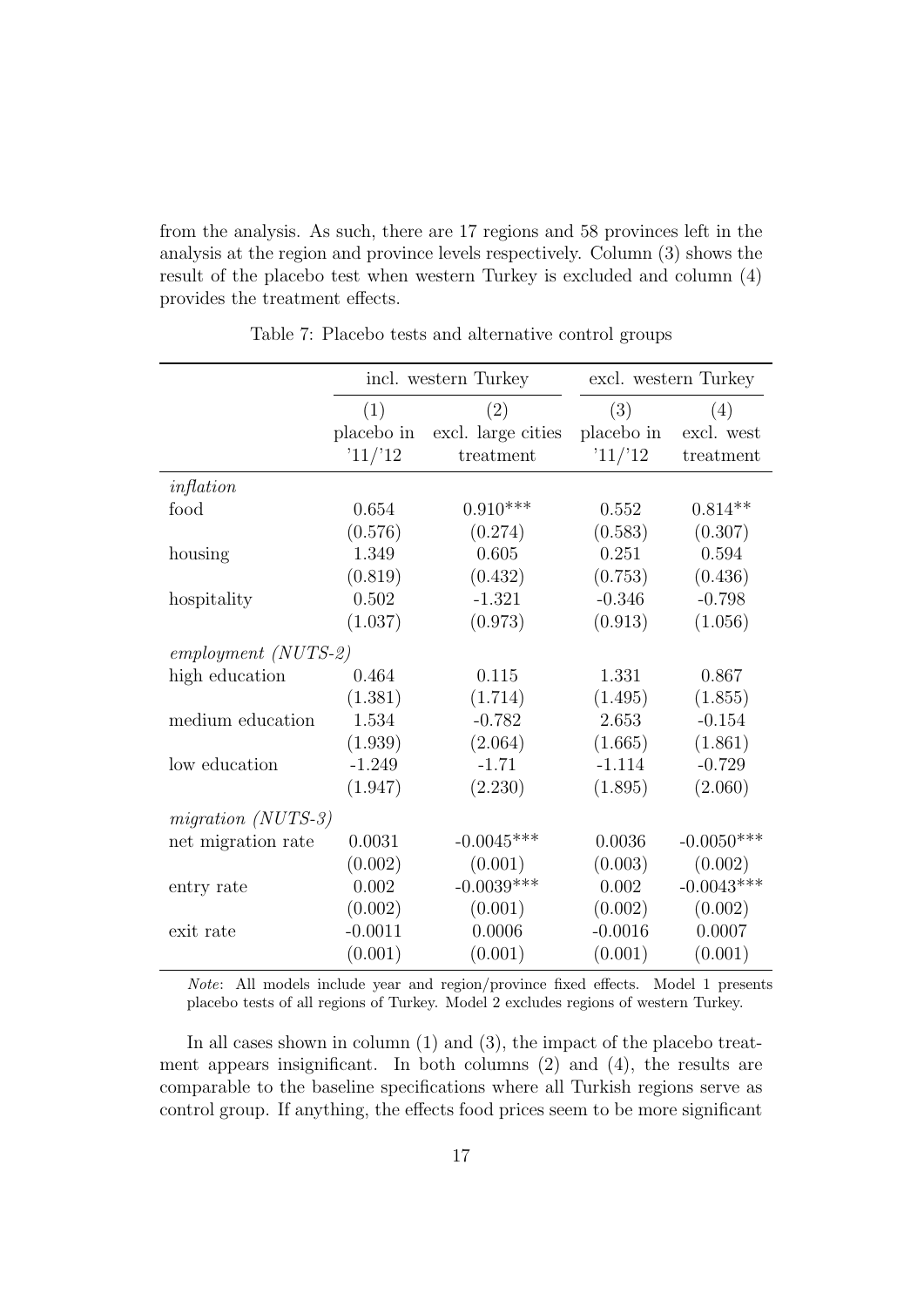once the control groups exclude big cities or the western part of Turkey. Also the size of the effects on internal migration and inflation of prices are comparable. These simple robustness tests seem to indicate that the estimated effect sizes are consistent.

## 7 Conclusion

Despite the dramatic proportions of the refugee crisis in southeastern Turkey in 2012 and 2013, its impact on local commodity and labor markets do not seem to be considerable. The analysis in this study is done from the perspective of the natives of the regions hosting refugees who are the incumbents on the local labor market. We find no employment effects from the refugee inflows on natives' employment rates, is in line with the literature studying the employment effects of immigration. Perhaps the only disconcerting finding from the natives' perspective is the inflation of food and (to a lesser extent) housing prices. Price increases in these categories may disproportionately affect the lower income natives since it concerns essential survival goods. Nevertheless, migration flows show no impact of the refugee influx on exit rates from the region: natives appear to be staying put.

Turkish migrants contemplating moving to the regions hosting refugees from the rest of Turkey seem to be reconsidering their moving plans. Entry rates are significantly lower since the refugee crisis emerged while exit rates are unaltered. This may be due to competition on the labor markets between migrants of both Turkish and Syrian origin rather than between incumbent natives and refugees. However, we do not yet know how Syrian refugees are adapting to the Turkish labor markets as data on this matter are yet unavailable. Further research using more detailed information on consumption of both natives and refugees may be used to study the relationships between native and refugee communities.

The impact of immigration on employment may be at least partly offset by changing internal migration patterns that we also observe in Turkey. This is consistent with the main argument put forward by [Borjas](#page-21-1) [\(2006\)](#page-21-1). However the extent to which internal migration effects compensate for the refugee inflows seems limited since there are far more refugees arriving in the region than is compensated by decreasing net migration rates. Our results align more with [Card](#page-21-2) [\(2005\)](#page-21-2), who argues that immigration has little effects on the employment rates of natives. We find no effects from the refugee inflows on employment rates of natives regardless of the lower entry rates into the region by internal migrants and this result holds for both province and region levels and different skill groups. The case of Syrian refugees in Turkey is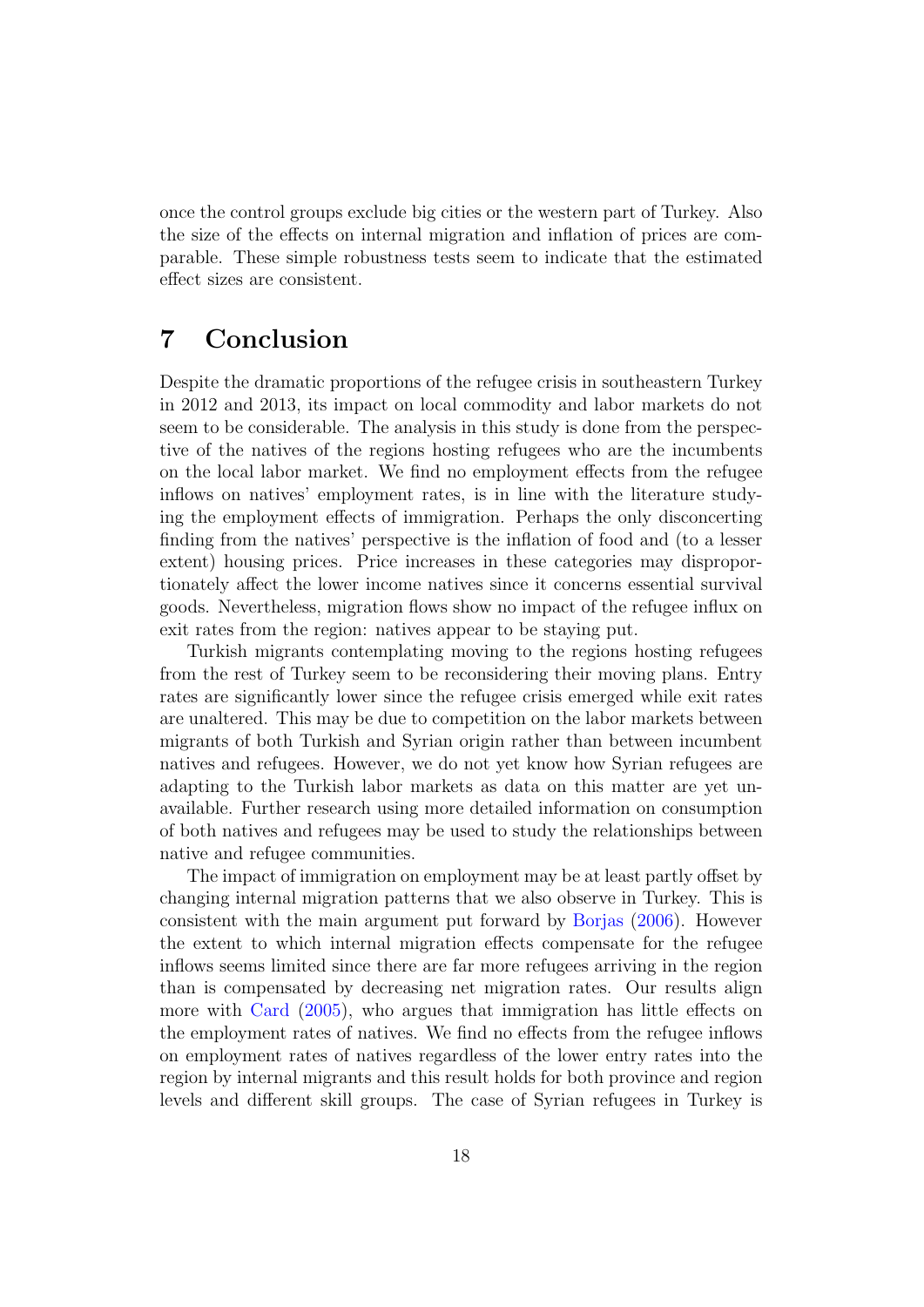rather extreme compared to most of the migration literature. Despite lack of screening and self-selection, the mass movement of refugees from a different culture speaking a different language seems to have had no effect on the employment of natives.

## References

- <span id="page-21-3"></span>Alix-Garcia, J., and D. Saah (2010): "The effect of refugee inflows on host communities: Evidence from tanzania," The World Bank Economic Review, 24(1), 148–170.
- <span id="page-21-9"></span>ANGRIST, J. D., AND J.-S. PISCHKE (2008): *Mostly harmless econometrics:* An empiricist's companion. Princeton university press.
- <span id="page-21-5"></span>Baez, J. E. (2011): "Civil wars beyond their borders: The human capital and health consequences of hosting refugees," Journal of Development Economics, 96(2), 391–408.
- <span id="page-21-8"></span>BALL, L. M., AND N. SHERIDAN (2004): "Does inflation targeting matter?," in The Inflation-Targeting Debate, pp. 249–282. University of Chicago Press.
- <span id="page-21-6"></span>Bertrand, M., E. Duflo, and S. Mullainathan (2004): "How Much Should We Trust Differences-in-Differences Estimates?,"Quarterly Journal of Economics, 119(1).
- <span id="page-21-1"></span>BORJAS, G. J. (2006): "Native internal migration and the labor market impact of immigration," Journal of Human Resources, 41(2), 221–258.
- <span id="page-21-0"></span>(2013): "The analytics of the wage effect of immigration," IZA Journal of Migration, 2(1), 22.
- <span id="page-21-7"></span>Cameron, A. C., J. B. Gelbach, and D. L. Miller (2008): "Bootstrapbased improvements for inference with clustered errors," The Review of Economics and Statistics, 90(3), 414–427.
- <span id="page-21-4"></span>CARD, D. (1990): "The impact of the Mariel Boatlift on the Miami labor market," Industrial and Labor Relations Review, 43(2), 245–257.
- <span id="page-21-2"></span> $(2005)$ : "Is the new immigration really so bad?"," The Economic Journal, 115(507), F300–F323.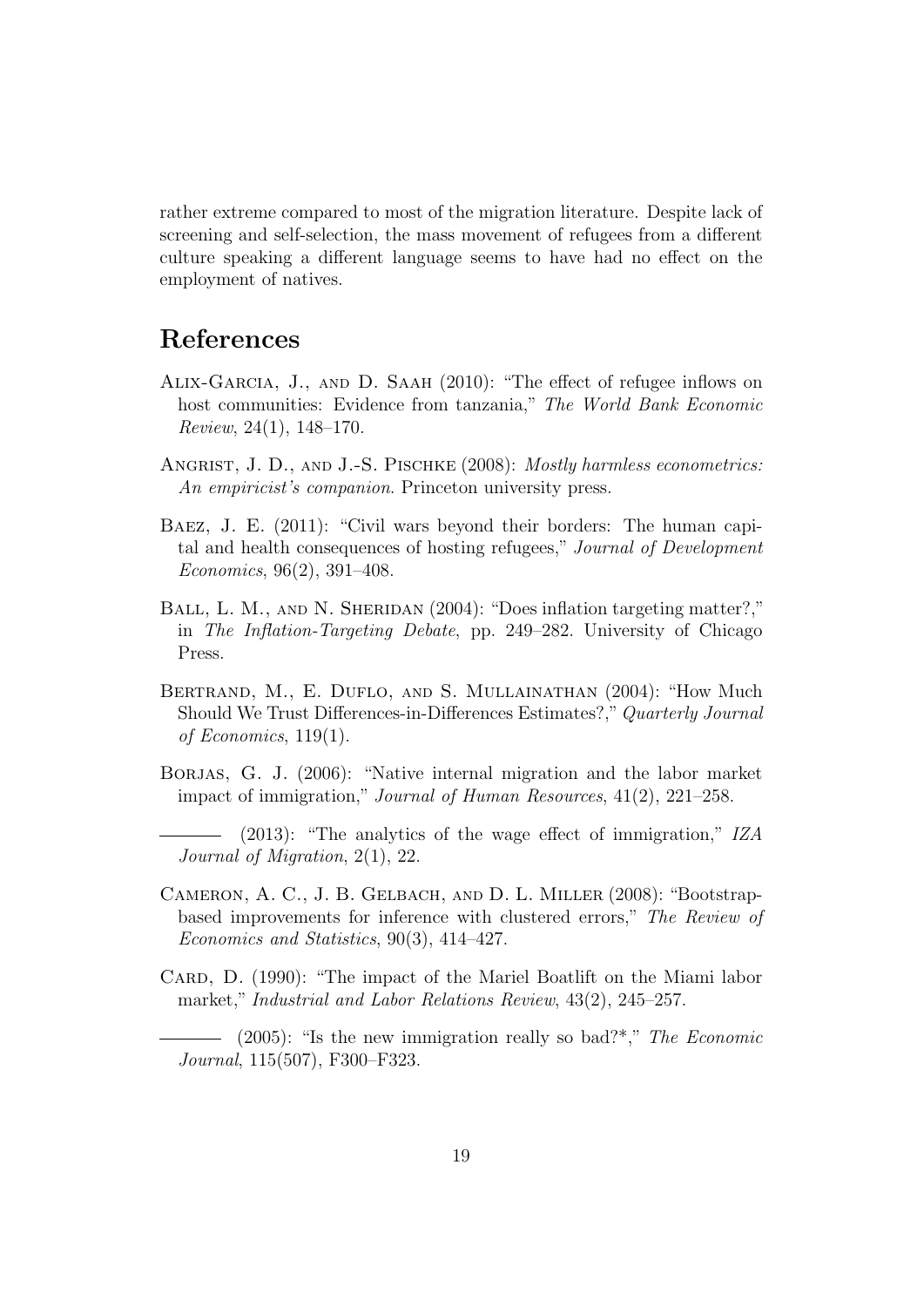- <span id="page-22-10"></span>Card, D., C. Dustmann, and I. Preston (2012): "Immigration, wages, and compositional amenities," Journal of the European Economic Association,  $10(1)$ , 78-119.
- <span id="page-22-1"></span>Carrington, W. J., and P. J. De Lima (1996): "The impact of 1970s repatriates from Africa on the Portuguese labor market," Industrial and Labor Relations Review, pp. 330–347.
- <span id="page-22-9"></span>Carroll, C. D., K. E. Dynan, and S. D. Krane (2003): "Unemployment risk and precautionary wealth: Evidence from households' balance sheets," Review of Economics and Statistics, 85(3), 586–604.
- <span id="page-22-6"></span>Chiswick, C. U. (1989): "The impact of immigration on the human capital of natives," Journal of Labor Economics, pp. 464–486.
- <span id="page-22-8"></span>DE SILVA, D. G., R. P. MCCOMB, Y.-K. MOH, A. R. SCHILLER, AND A. J. VARGAS (2010): "The effect of migration on wages: evidence from a natural experiment," American Economic Review, pp. 321–326.
- <span id="page-22-7"></span>DINARDO, J., AND D. CARD (2000): "Do Immigrant Inflows Lead to Native Outflows?," American Economic Review, 90(2), 360–367.
- <span id="page-22-5"></span>DINÇER, O. B., V. FEDERICI, E. FERRIS, S. KARACA, K. KIRIŞCI, AND E. O. ÇARMIKLI (2013): Turkey and Syrian Refugees: The Limits of Hospitality. International Strategic Research Organization (USAK).
- <span id="page-22-11"></span>DUSTMANN, C., F. FABBRI, AND I. PRESTON (2005): "The Impact of Immigration on the British Labour Market," The Economic Journal, 115(507), F324–F341.
- <span id="page-22-0"></span>Dustmann, C., A. Glitz, and T. Frattini (2008): "The labour market impact of immigration," Oxford Review of Economic Policy, 24(3), 477– 494.
- <span id="page-22-3"></span>FRIEDBERG, R. M., AND J. HUNT (1995): "The impact of immigrants on host country wages, employment and growth," The Journal of Economic Perspectives, pp. 23–44.
- <span id="page-22-2"></span>Glitz, A. (2012): "The Labor Market Impact of Immigration: A Quasi-Experiment Exploiting Immigrant Location Rules in Germany," Journal of Labor Economics, 30(1), pp. 175–213.
- <span id="page-22-4"></span>GÜCER, M., S. KARACA, AND O. B. DINCER (2013): The Struggle For Life Between Borders: Syrian Refugees. International Strategic Research Organization (USAK).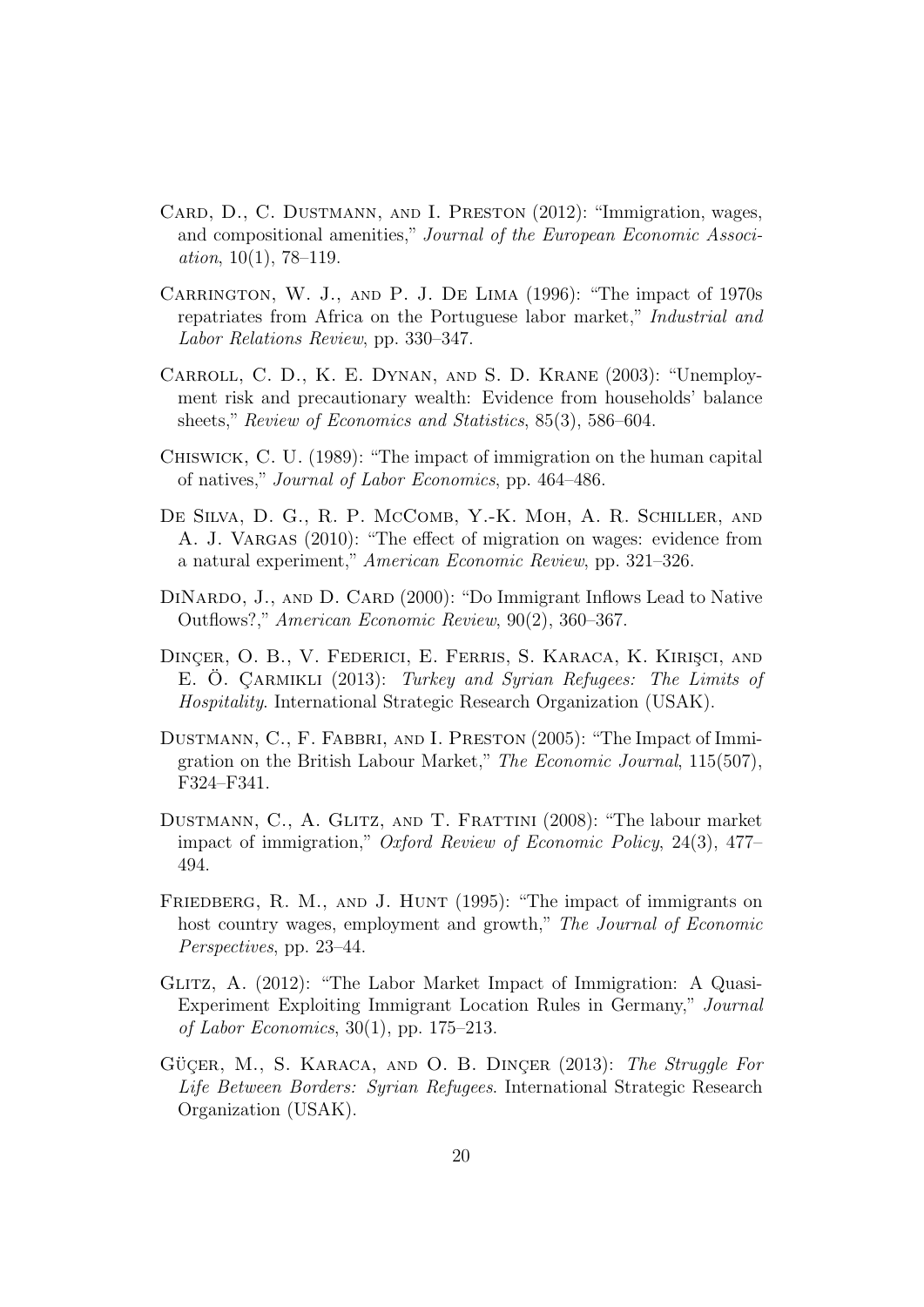- <span id="page-23-0"></span>Hunt, J. (1992): "The impact of the 1962 repatriates from Algeria on the French labor market," Industrial and Labor Relations Review, pp. 556–572.
- <span id="page-23-1"></span>McKenzie, D., and H. Rapoport (2010): "Self-selection patterns in Mexico-US migration: the role of migration networks," The Review of Economics and Statistics, 92(4), 811–821.
- <span id="page-23-5"></span>MISHKIN, F. S., AND K. SCHMIDT-HEBBEL (2007): "Does inflation targeting make a difference?," NBER Working Paper No. 12876, National Bureau of Economic Research.
- <span id="page-23-6"></span>Nickell, S. (1981): "Biases in dynamic models with fixed effects," Econometrica, pp. 1417–1426.
- <span id="page-23-4"></span>PISCHKE, J.-S., AND J. VELLING (1997): "Employment effects of immigration to Germany: an analysis based on local labor markets," Review of Economics and Statistics, 79(4), 594–604.
- <span id="page-23-3"></span>Roos, M. W. (2006): "Regional price levels in Germany," Applied Economics, 38(13), 1553–1566.
- TUIK (2014): Turkish Regional Statistics. Turkish Statistical Institute: Ankara.
- UNCHR (2014): UNCHR Turkey Syrian Refugee Daily Sitreps Dec-2012 and Dec-2013. United Nations High Commissioner for Refugees.
- <span id="page-23-2"></span> $Oz$ DEN, S.  $(2013)$ : "Syrian refugees in Turkey," Mpc research report  $2013/05$ .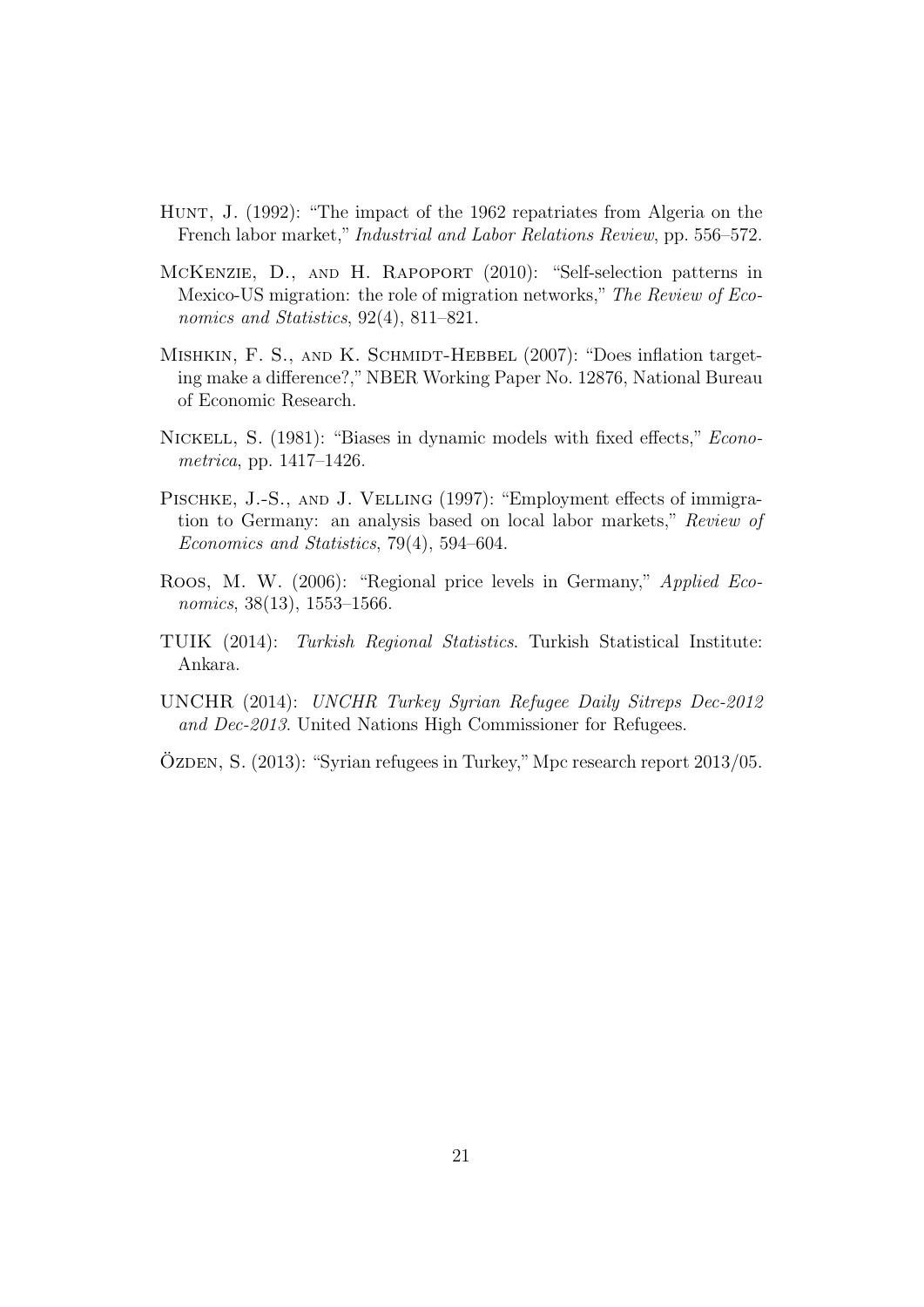Appendix A



<span id="page-24-0"></span>



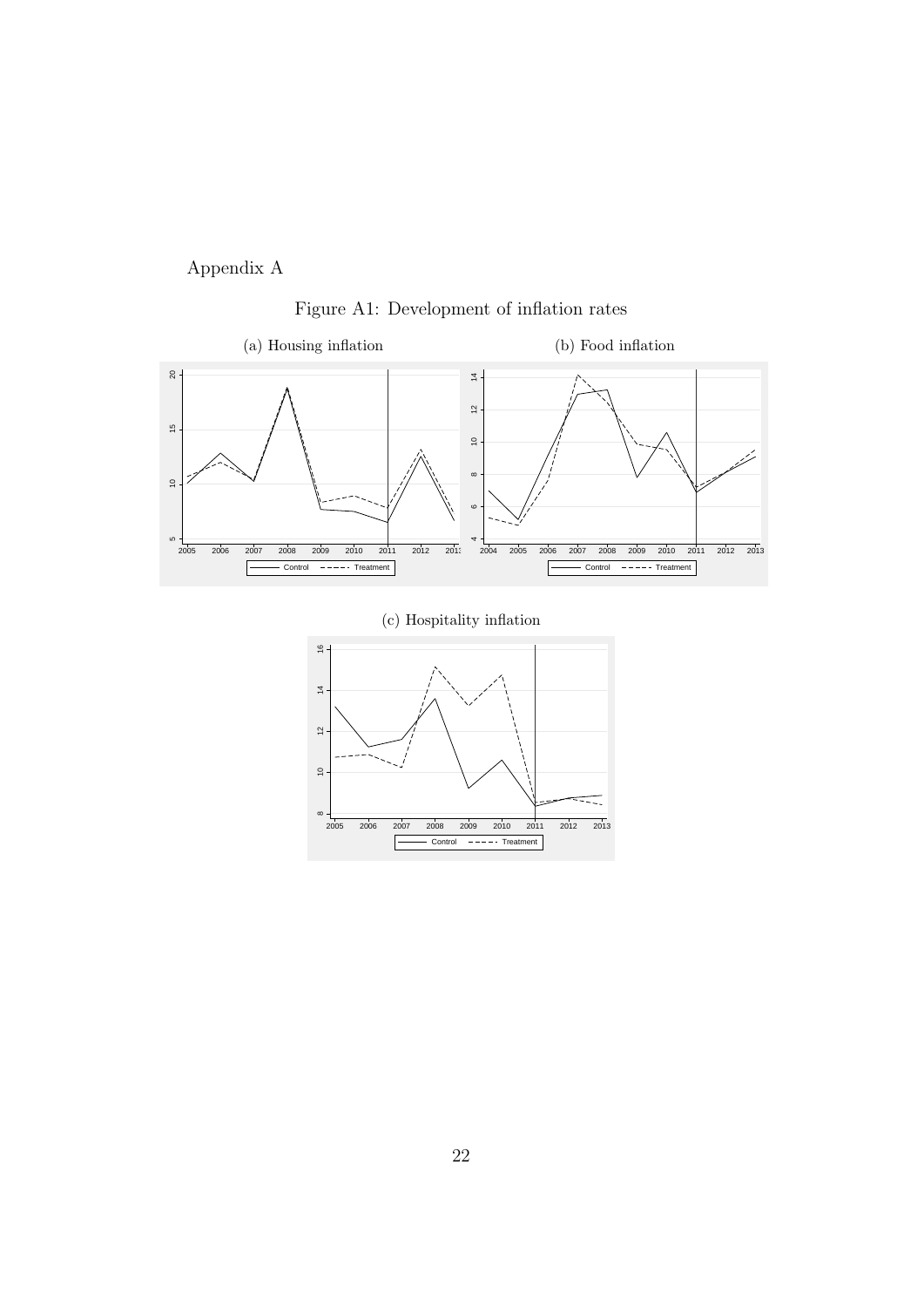<span id="page-25-0"></span>

Figure A2: Development of employment rates